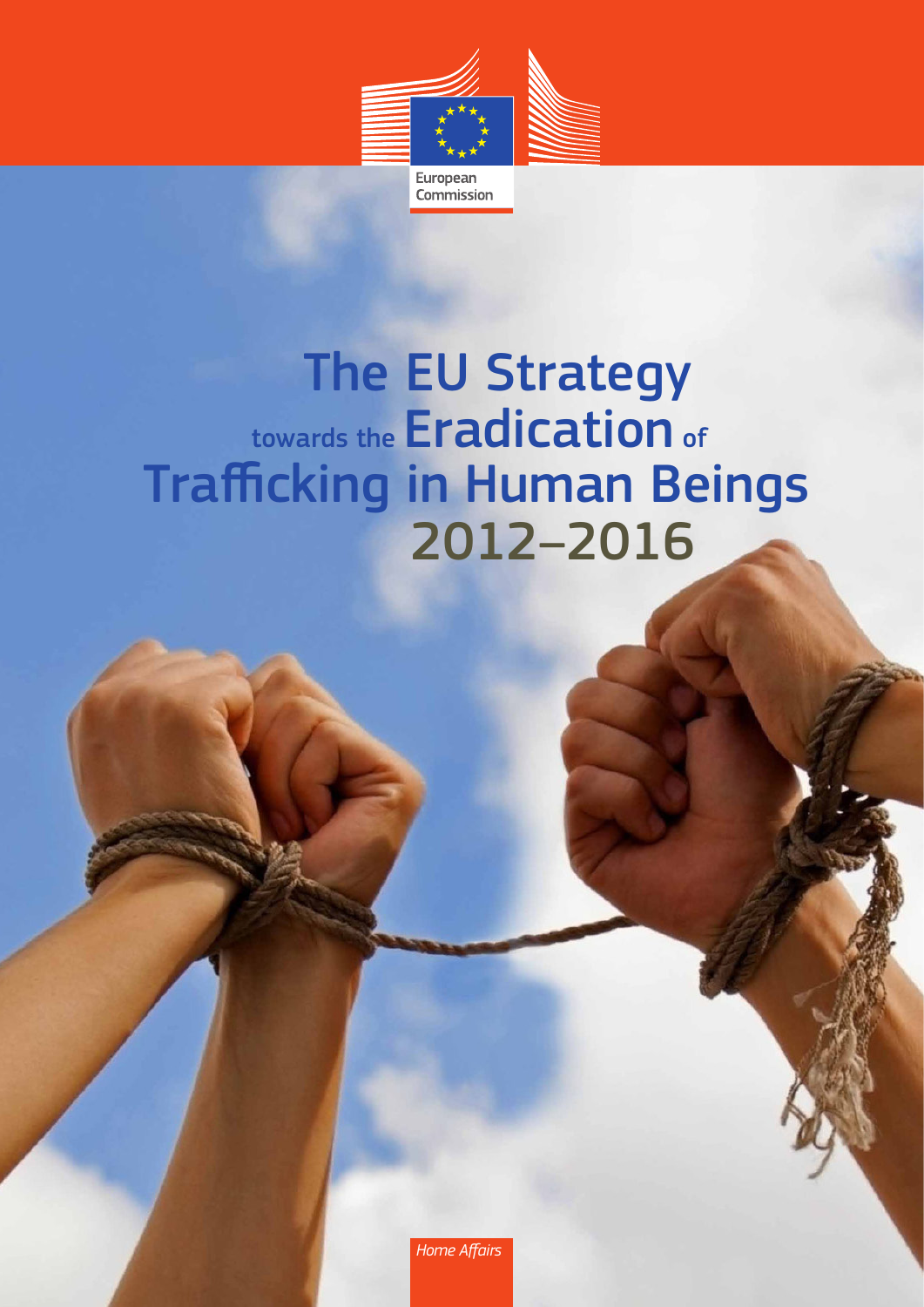# **1. SETTING THE SCENE**

Trafficking in human beings is the slavery of our times. Victims are often recruited, transported or harboured by force, coercion or fraud in exploitative conditions, including sexual exploitation, forced labour or services, begging, criminal activities, or the removal of organs<sup>(1)</sup>. It is a severe violation of individual freedom and dignity and a serious form of **crime,** that often has implications which individual countries cannot effectively address on their own.

Trafficking in human beings takes many different forms, and evolves with changing socioeconomic circumstances. It targets women and men, girls and boys in vulnerable positions.

The latest estimates from the International Labour Organization of June 2012 covering the period 2002-2011 put the number of victims of forced labour, including forced sexual exploitation, to 20.9 million at a global level<sup>(2)</sup>, with an estimated 5.5 million children being trafficked. However, this estimate is also believed to be conservative.

A lucrative form of crime, trafficking in human beings generates profits of dozens of billions of euro $(3)$  for the perpetrators each year.

The 2010 report of the United Nations Office on Drugs and Crime states that worldwide 79 per cent of identified victims of human trafficking were subject to sexual exploitation, 18 per cent to forced labour and 3 per cent to other forms of exploitation. Of these victims, 66 per cent were women. 13 per cent girls, 12 per cent men and 9 per cent boys<sup>(4)</sup>.

Data collected by the Commission in September 2011 on victims of human trafficking, police investigations, prosecutions and convictions is currently being analysed in terms of gender, age, form of exploitation and citizenship<sup>(5)</sup>. Preliminary results appear to be consistent with the statistics in the UNODC report. Three quarters of registered victims were trafficked for sexual exploitation (an increase from 70 per cent in 2008 to 76 per cent in 2010) and the rest for labour exploitation (a decrease from 24 per cent in 2008 to 14 per cent in 2010), forced begging (3 per cent) and domestic servitude (1 per cent). Twenty-one EU Member States were able to give gender-specific information. This shows that over the three years women and girls are the main victims of trafficking in human beings; female victims accounted for 79 per cent (of whom 12 per cent were girls) and male victims for 21 per cent (of whom 3 per cent were boys). Most Member States reported that most victims come from within the EU, mainly from Romania, Bulgaria, Poland and Hungary. Most reported victims from non-EU countries are from Nigeria, Vietnam, Ukraine, Russia and China.

Trafficking in human beings is a complex transnational phenomenon rooted in vulnerability to poverty, lack of democratic cultures, gender inequality and violence against women, conflict and post-conflict situations, lack of social integration, lack of opportunities and employment, lack of access to education, child labour and discrimination.

- (1) Trafficking in human beings differs from human smuggling (facilitated migration) because it involves the use of force and involves exploitation, and because there is no need to cross a border or be physically transported.
- (2) International Labour Organization, ' ILO 2012 Global estimates of forced labour', June 2012. The report states that human trafficking can be regarded as forced labour, and so the estimates captures the full realm of human trafficking for labour and sexual exploitation (page 13).
- (3) Estimated global annual profits made from the exploitation of all trafficked forced labour are US\$ 31.6 billion. Of this, US\$ 15.5 billion, that is 49 per cent, is generated in industrialised economies (in Patrick Belser, 'Forced Labor and Human Trafficking: Estimating the Profits', Working Paper, Geneva, International Labour Office, 2005).
- (4) The Globalization of Crime: A Transnational Organized Crime Threat Assessment, UNODC, 2010.
- (5) The statistics collected via Eurostat provide a general overview based on the replies received from all 27 Member States for 2008 to 2010.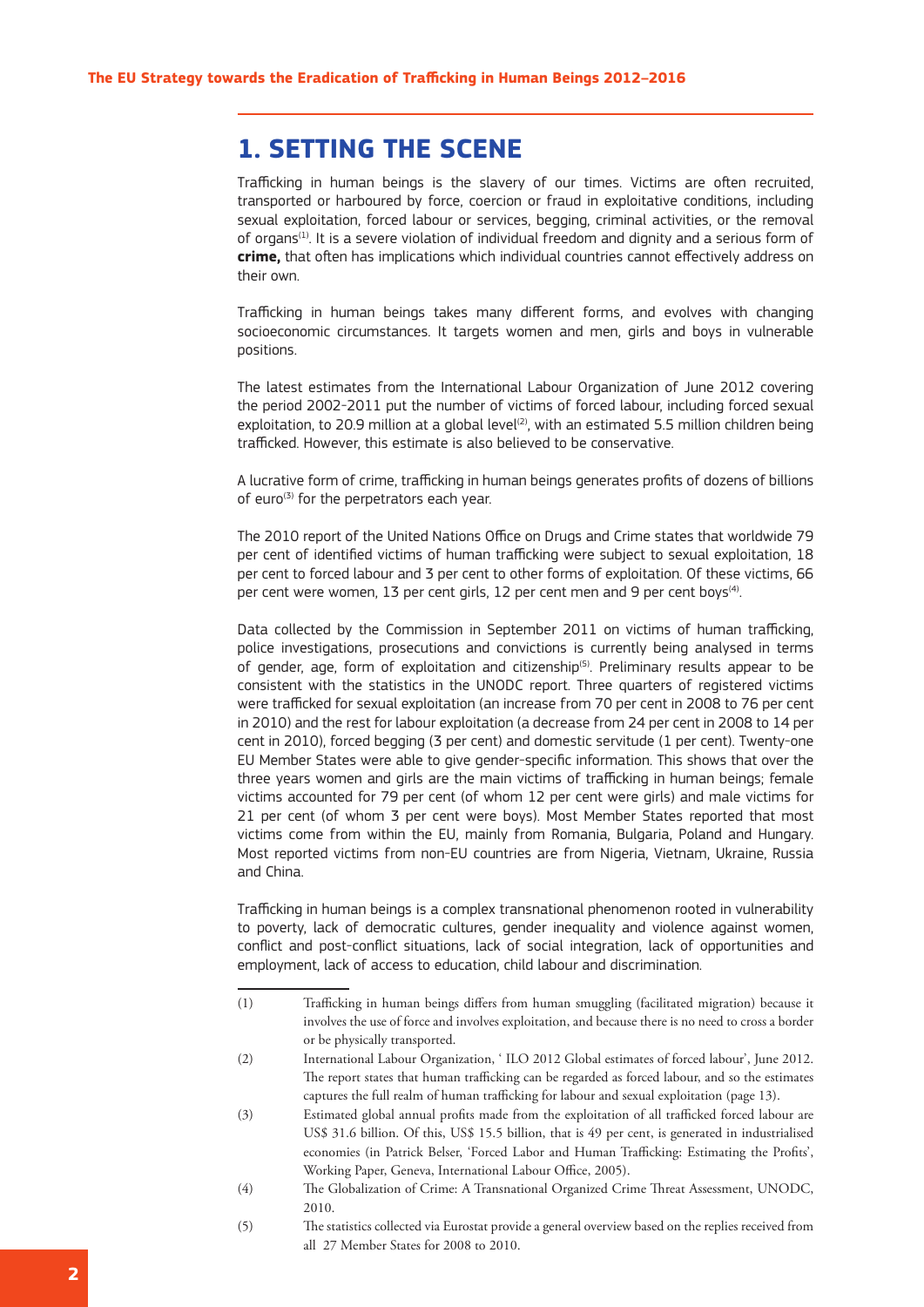

### **EU Action on Trafficking in Human Beings**

Trafficking in human beings is specifically prohibited by Article 5 of the Charter of Fundamental Rights of the European Union.

The political commitment at EU level to address the problem of trafficking in human beings is reflected in the large number of initiatives, measures and funding programmes established in the area both within the EU and third countries as early as in the  $1990s^{(6)}$ .

A major step forward recently was the adoption of **Directive 2011/36/EU on preventing and combating trafficking in human beings and protecting its victims**(7). The Directive adopts a comprehensive, integrated approach that focuses on human rights and on the victims and is gender-specific. It is expected to have considerable impact, once fully transposed by the Member States by 6 April 2013. It not only focuses on law enforcement but also aims to prevent crime and ensure that victims of trafficking are given an opportunity to recover and to reintegrate into society.

In the meantime, a number of EU instruments in various policy areas contribute to addressing trafficking in human beings<sup>(8)</sup>. EU legislation on the right of victims of human trafficking to

- (6) Communication *on trafficking in women for the purpose of sexual exploitation* (COM(96) 567 final), Communication *on Fighting trafficking in human beings: an integrated approach and proposals for an action plan* (COM(2005) 514 final), the EU Plan on best practices, standards and procedures for combating and preventing trafficking in human beings (2005/C 311/01) and Commission working document on *the Evaluation and monitoring of the implementation of the EU plan* (COM(2008) 657 final).
- (7) Directive 2011/36/EU on preventing and combating trafficking in human beings and protecting its victims, OJ 15.04.2011, L 101.
- (8) The Proposal for the Directive on the rights of victims (COM(2011) 275 final), action on violence against women, of which gender equality and anti-discrimination are fundamental elements; An EU Agenda for the Rights of the Child (COM(2011) 0060 final); the Action Plan on Unaccompanied Minors (COM(2010) 213 final); Directive 2009/52/EC on sanctions against employers who knowinglyemploy illegally staying third country workers; and the proposal for a Directive on seasonal employment of third-country nationals (COM(2010) 379 final).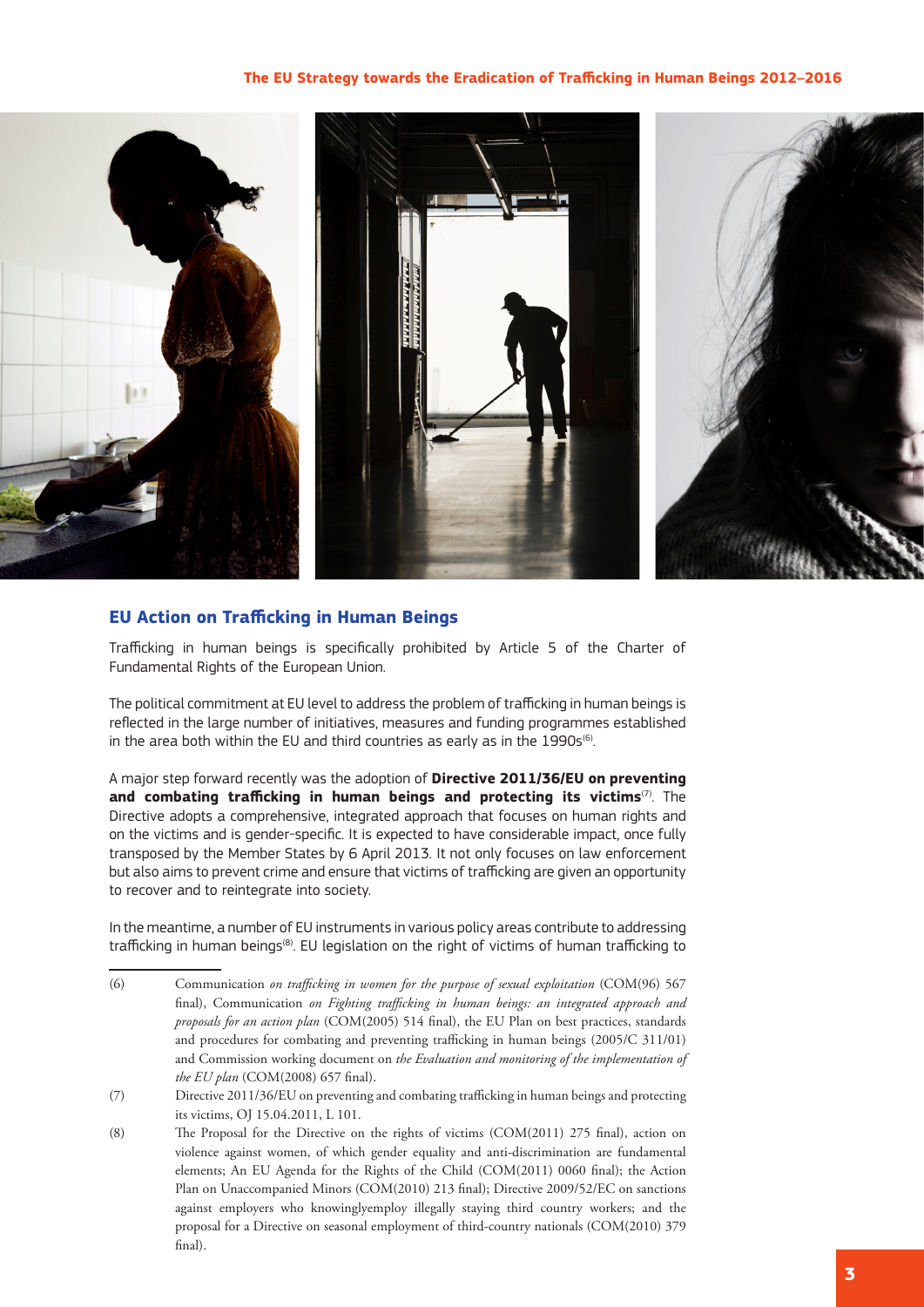reside in the EU, on the sexual exploitation of children, and on sanctions against employers who knowingly employ illegally staying third country workers, complement the Directive on trafficking in human beings. The **EU Internal Security Strategy in Action** further addresses trafficking in human beings<sup>(9)</sup>.

The overarching framework of the EU external migration policy — **the Global Approach to Migration and Mobility**<sup>(10)</sup> — highlights the importance of cooperating with third countries of origin, transit and destination and identifies as one of its four pillars the prevention and reduction of irregular migration and trafficking in human beings. This line is also followed in the **2009 Action Oriented Paper on strengthening the EU external dimension against trafficking in human beings**(11).

Trafficking in human beings is also addressed in numerous external relations instruments, such as the annual progress reports on candidate and potential candidate countries, the roadmaps and action plans regarding visa liberalisation dialogues with third countries, the Country Strategy Papers and National and Regional Indicative Programmes and programmes in the framework of the European Neighbourhood Policy. It is also addressed in bilateral Action Plans and ongoing political dialogue with third countries $(12)$ .

With such a wide range of legislative and policy measures, there is a risk of overlapping and duplication of initiatives. The objective of this Strategy therefore is to provide a coherent framework for existing and planned initiatives, to set priorities, to fill gaps and therefore complement the recently adopted Directive. The Commission has already appointed an EU Anti-trafficking Coordinator who started work in March 2011 $<sup>(13)</sup>$  and will oversee the</sup> implementation of this Strategy. The Commission has also developed a website $^{(14)}$  dedicated to anti-trafficking that is regularly updated. The website aims to function as a one-stopshop for practitioners and the general public.

#### **International Action**

A lot of attention has already been paid to trafficking in human beings at international level. The most prominent instruments are the UN Palermo Protocol on Trafficking in Persons, the Council of Europe Convention on Actions against Trafficking in Human Beings(15). **Not all Member States have ratified both legal instruments and they should do so.** Indeed, the Commission urges the Member States to ratify all relevant international instruments, agreements and legal obligations which will make the work against trafficking in human beings more effective, coordinated and coherent $(16)$ .

(10) Communication on The Global Approach to Migration and Mobility (COM(2011) 743 final).

- (12) In particular in the context of Human Rights Dialogues held with over 40 countries worldwide, the Migration and Mobility Dialogues amounting to seven regional processes covering more than a hundred countries and over twenty bilateral processes.
- (13) Her tasks include addressing the urgent need to ensure consistent and coordinated strategic planning at EU level and with international organisations and third countries, to address this issue in a comprehensive manner.
- (14) http://ec.europa.eu/anti-trafficking/index.
- (15) Protocol to Prevent, Suppress and Punish Trafficking in Persons, Especially Women and Children, supplementing the United Nations Convention against Transnational Organized Crime, Treaty Series, vol. 2237, p. 319; Convention on Action against Trafficking in Human Beings (CETS No.197), Council of Europe, Warsaw, 16 May 2005.
- (16) UN Convention on the Elimination of All Forms of Discrimination Against Women, New York, 18 December 1979, Treaty Series, vol. 1249, p. 13, UN Convention on the Rights of the Child, 20 November 1989, United Nations, Treaty Series, vol. 1577, p. 3, ILO Forced Labour Convention, 1930 (No 29), ILO Abolition of Forced Labour Convention, 1957 (No 105), ILO Worst Forms of Child Labour Convention, 1999 (No 182) and ILO Domestic Workers Convention, 2011 (No 189).

<sup>(9)</sup> Communication on *The EU Internal Security Strategy in Action: Five steps towards a more secure Europe*, COM(2010) 673 final.

<sup>(11)</sup> 11450/5/09 REV 5, 19 November 2009 and 9501/3/11 REV 3, 4 July 2011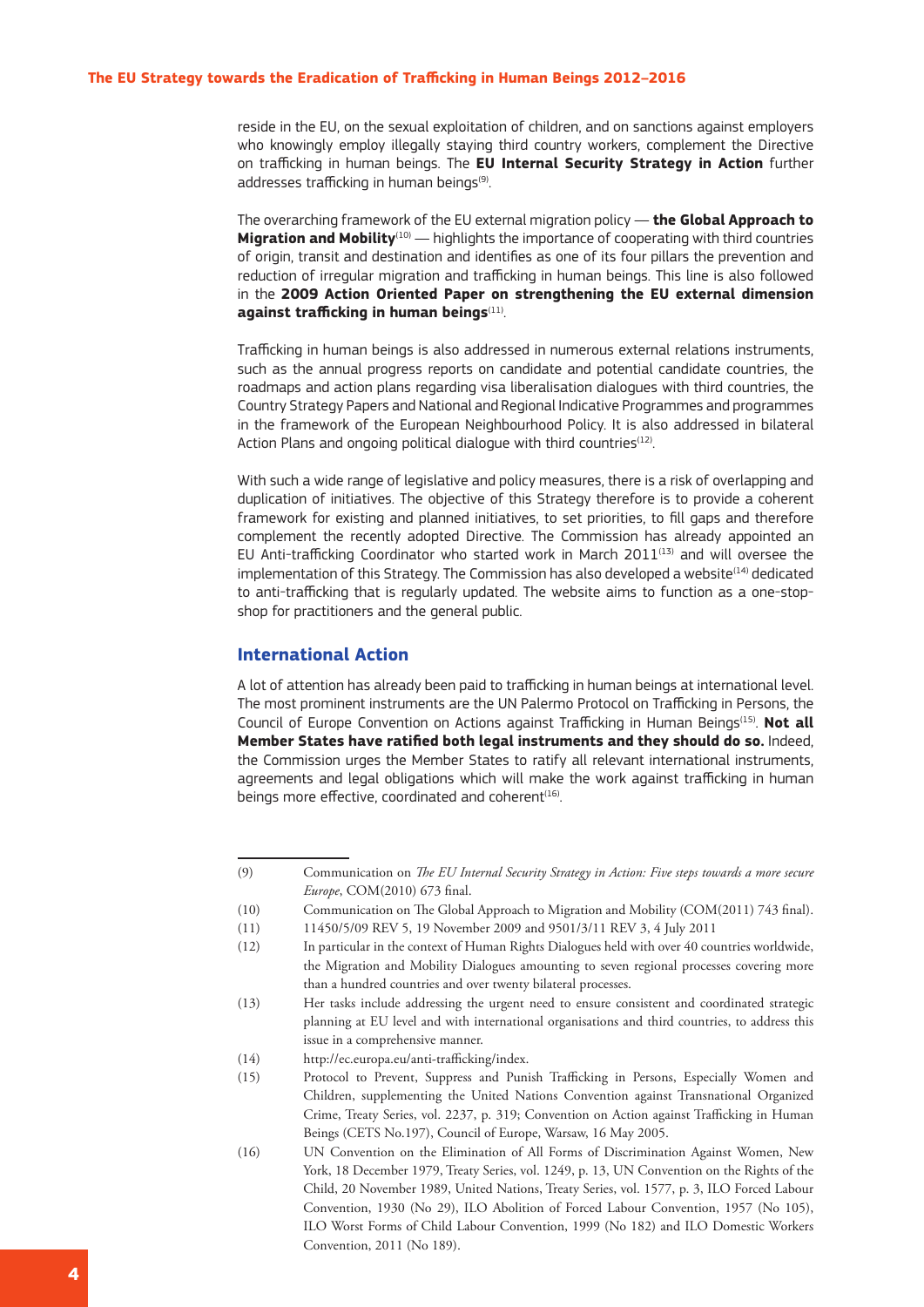# **2. KEY PRIORITIES**

With this Strategy, the European Commission seeks to **focus on concrete measures that will support the transposition and implementation of Directive 2011/36/EU, bring added value and complement the work done by governments, international organisations and civil society in the EU and third countries.**

**The main responsibility for addressing trafficking in human beings lies with the Member States. The purpose of this Communication is to show how the European Commission intends to support the Member States in doing this**. The *Rantsev v Cyprus and Russia<sup>(17)</sup>* judgment provides a decisive human rights benchmark with clear obligations for Member States to take the necessary steps to address different areas of trafficking in human beings. These include recruitment, investigation, prosecution, protection of human rights, and providing assistance to victims. If the authorities are aware of a case of human trafficking, or that an individual risks being a victim of human trafficking, they are obliged to take appropriate measures.

The measures included in this Strategy are the result of a thorough examination of measures and policies that are already in place, the work of the Group of Experts<sup>(18)</sup>, extensive consultation with governments, civil society organisations, social partners, scholars, international organisations, national rapporteurs or equivalent mechanisms and other stakeholders. The views of victims of trafficking are also incorporated in the Strategy.

an<br>Prs, se<br>**Ce**<br>Ce This Strategy identifies **five priorities** the EU should focus on in order to address the issue of trafficking in human beings. It also outlines a number of actions which the European Commission proposes to implement over the next five years in concert with other actors, including Member States, European External Action Service, EU institutions, EU agencies, international organisations, third countries, civil society and the private sector. Those priorities are as follows:

- **A. Identifying, protecting and assisting victims of trafficking**
- **B. Stepping up the prevention of trafficking in human beings**
- **C. Increased prosecution of traffickers**

**D. Enhanced coordination and cooperation among key actors and policy coherence**

**E. Increased knowledge of and effective response to emerging concerns related to all forms of trafficking in human beings**

A multi-disciplinary, coherent policy against trafficking in human beings requires the involvement of a more diverse group of actors than before in policy-making. These should include police officers, border guards, immigration and asylum officials, public prosecutors, lawyers, members of the judiciary and court officials, housing, labour, health, social and safety inspectors, civil society organisations, social and youth workers, consumer organisations, trade unions, employers organisations, temporary job agencies, recruitment agencies and consular and diplomatic staff as well as those more difficult to reach, such as legal guardians and legal representatives, child and victim support services. Volunteers and people who work in conflict situations could also be involved.

A

D

E

<sup>(17)</sup> European Court of Human Rights, Rantsev v. Cyprus and Russia, Application No 25965/04, Judgment (final) 10 May 2010.

<sup>(18)</sup> Group of Experts advise the Commission on policy and legislation and are based on Commission Decisions, most recently OJ, 12.08.2011, L 207/14.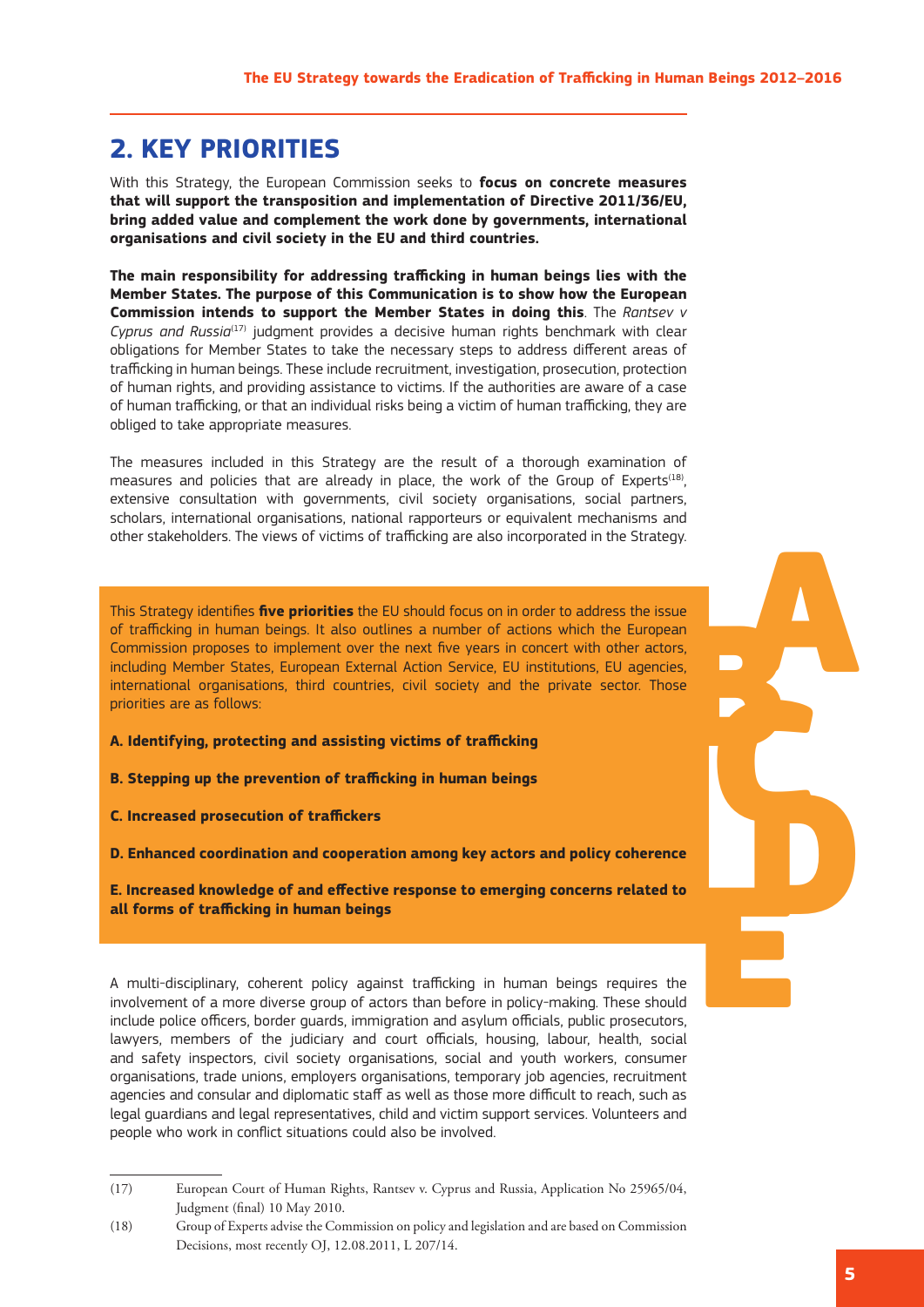

#### **2.1. PRIORITY A: Identifying, protecting and assisting victims of trafficking**

The identification of victims is difficult. Nonetheless, people from many sectors of society could potentially come into contact with a victim. It is crucial to identify potential victims, so that anyone who has dealings with a victim of human trafficking can best attend to the "five broad needs of victims", respect and recognition, assistance, protection, access to justice and compensation. This also enables police and prosecution authorities to better investigate and punish traffickers. At the same time, mechanisms to protect, assist and socially include victims of trafficking need to be established. In accordance with the 2011 Directive, assistance and support should be based on individual needs of the victim and should include at least appropriate and safe accommodation, material assistance, medical treatment, psychological assistance, counselling and information, translation and interpretation services.

#### *Action 1: Establishment of National and Transnational Referral Mechanisms*

Member States should **ensure that formal, functional national referral mechanisms are established.** These mechanisms should describe procedures to better identify, refer, protect and assist victims and include all relevant public authorities and civil society. The development of criteria for the identification of victims should be included, to be used by all those involved. Member States have already committed to establishing these mechanisms by the **end of 2012** in the context of the EU Policy Cycle to fight serious and organised  $r$ crime $^{(19)}$ 

Under the Directive on trafficking in human beings, victims should receive appropriate protection and assistance on the basis of individual risk and needs assessments. Carrying out the assessments should be part of the remit of the national referral mechanisms. Based on the first implementation of these national referral mechanisms by Member States, the Commission **will develop guidelines** on how to further develop them by 2015. They should also address issues such as compensation and safe return. The roles and responsibilities of all those involved should be clearly defined.

At present, when victims move across borders, problems are generally solved bilaterally on an ad hoc basis. This is often time-consuming and inefficient. In line with a victim-centred approach, by 2015 the Commission **will develop a model for an EU Transnational Referral Mechanism** which links national referral mechanisms to better identify, refer, protect and assist victims.

#### *Action 2: Identification of Victims*

The Commission currently funds a project that will **develop guidelines to better identify victims of trafficking in human beings** in 2014, taking into account the EC/ILO 2009 lists of indicators on trafficking in human beings. These guidelines will facilitate a more harmonised approach and will improve identification. They should also help practitioners to identify victims, especially victims of human trafficking for sexual exploitation and labour exploitation, removal of organs and child victims of trafficking.

Furthermore, as mentioned in the Commission Communication on the Action Plan implementing the Stockholm Programme, in 2012 the Commission **will develop specific guidelines for consular services and border guards** on the identification of victims of trafficking in human beings.

#### *Action 3: Protection of Child Victims of Trafficking*

Children are particularly vulnerable to victimisation and re-trafficking. A study done in 2010 by the International Organization for Migration (IOM) shows that of the 79 sample retrafficking cases, 84 per cent involved children or young adults under 25 years old.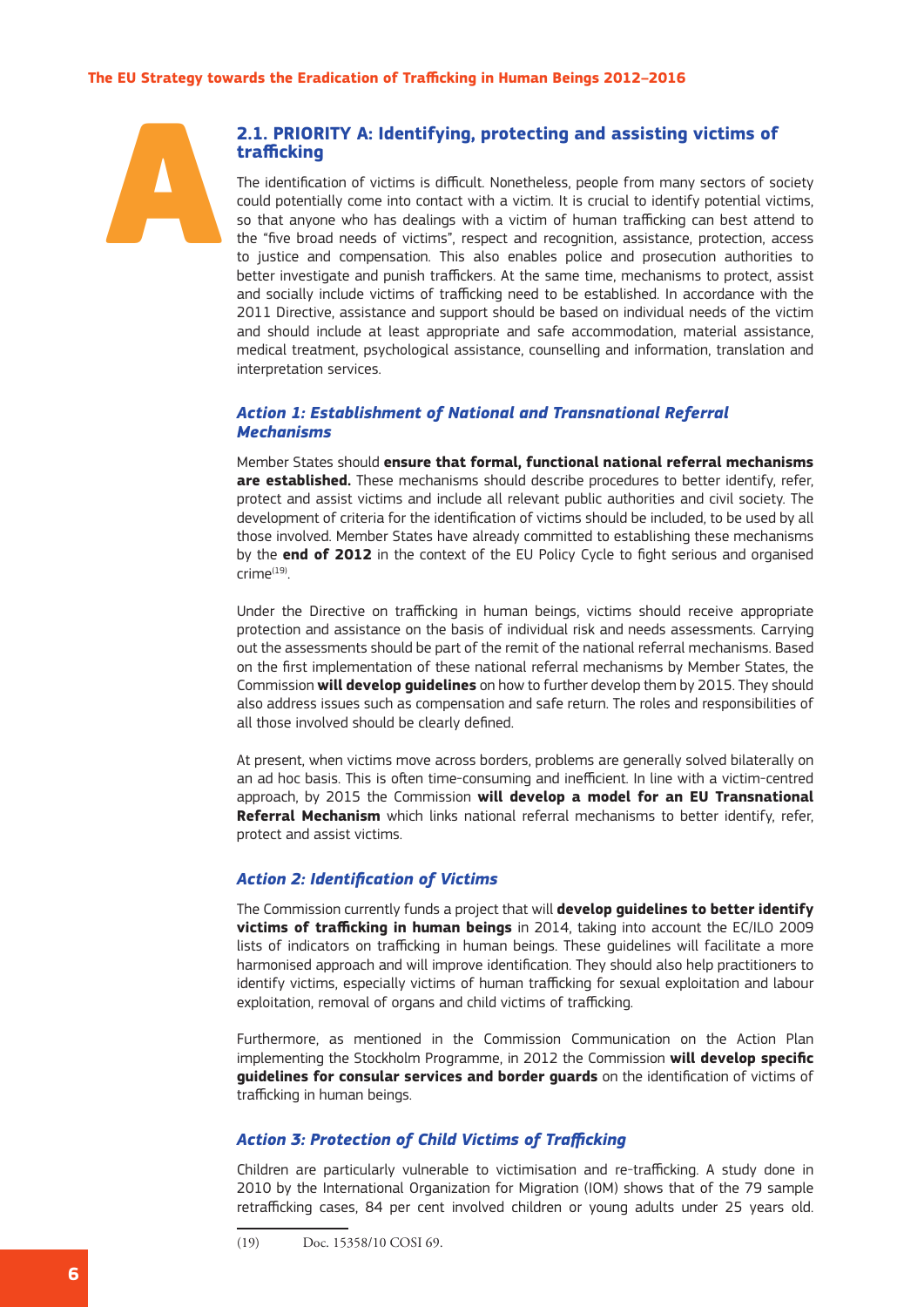Furthermore, in 18 per cent of these cases the minor was re-trafficked when (s)he became an adult. This shows that trafficked minors are at risk of being re-trafficked during their adult lives<sup>(20)</sup>.

EU legislation provides for the protection of child victims and assistance and support to such victims<sup>(21)</sup>. Comprehensive child-sensitive protection systems that ensure interagency and multidisciplinary coordination are key in catering to diverse needs of diverse groups of children, including victims of trafficking. To better protect children, the Commission **will in 2014 fund the development of guidelines on child protection systems.**

Member States should **strengthen child protection systems** for trafficking situations and ensure where return is deemed to be the child's best interest, the safe and sustainable return of children to the country of origin, in and outside the EU, and prevent them from being retrafficked.

In addition, with respect to child trafficking, there is at present no uniform definition of a guardian and/or representative across the Member States<sup>(22)</sup> and their roles, qualifications and understanding of competences vary from one Member State to another $(23)$ . In 2014, together with the European Union Agency for Fundamental Rights, the Commission intends to **develop a best practice model on the role of guardians** and/or representatives of child victims of trafficking.

#### *Action 4: Provision of Information on the Rights of Victims*

Correspondence to the Commission over the years illustrates the problems individuals face in contacting the appropriate authorities or organisations in order to receive clear information on their rights to assistance and health care, their right to a residence permit and their labour rights, their rights regarding access to justice and to a lawyer, and on the possibilities of claiming compensation.

To inform victims of their rights and help them effectively exercise them, **in 2013** the Commission **will provide clear, user-friendly information on the labour, social, victim and migrant rights that victims of trafficking in human beings have under EU law**(24). As a follow-up, the Commission **will help Member States provide and disseminate similar information at national level** in 2014.

<sup>(20)</sup> IOM, 'The Causes and Consequences of Re-trafficking: Evidence from the IOM Human Trafficking Database', 2010.

<sup>(21)</sup> Directives 2011/36/EU on trafficking in human beings and 2011/92/EU on combating the sexual abuse and sexual exploitation of children and child pornography, and replacing Council Framework Decision 2004/68/JHA.

<sup>(22)</sup> EU Expert Group on Unaccompanied Minors, Meeting on Guardianship of unaccompanied children on 21 June 2011.

<sup>(23)</sup> See also the European Union Agency for Fundamental Rights, 'Child Trafficking in the EU — Challenges, perspectives and good practices', July 2009.

<sup>(24)</sup> This information includes the rights based on Directive 2004/81/EC on the residence permit issued to third country nationals who are victims of trafficking in human beings. The potential of the Directive is currently not being fully exploited and victims' lack of information about their rights has been identified as one of the key problem areas. The Commission has launched a study to analyse the current measures in place and schemes of protection for victims of trafficking provided in each Member State under the Directive, to understand whether the current somewhat divergent arrangements in the Member States hinder a consistent, effective approach to addressing trafficking in human beings. http://ec.europa.eu/anti-trafficking/index, http://ec.europa.eu/immigration and http://ejustice.europa.eu.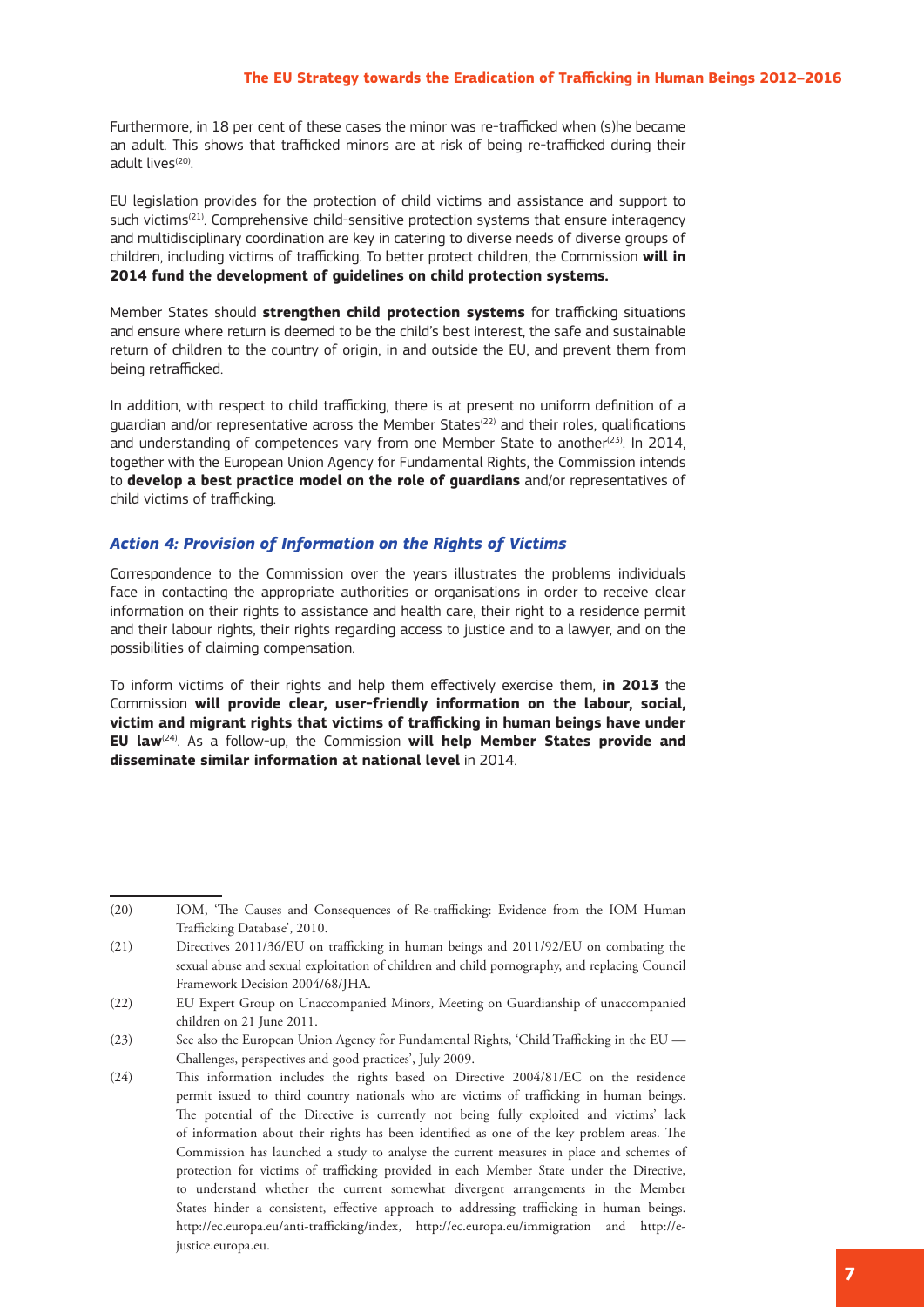

#### **2.2. PRIORITY B: Stepping up the prevention of trafficking in human beings**

A coherent approach to prevention must encompass prosecution and protection and address all areas of trafficking in human beings. Prevention needs to be stepped up in the light of the root causes which make people vulnerable to trafficking and addressing these causes should be a key aspect of prevention in the EU and in third countries.

#### *Action 1: Understanding and Reducing Demand*

The exchange of best practices can help reduce demand for all forms of trafficking, including sexual exploitation. It should build on work done in the areas of public awareness campaigns targeting consumers and users of services, corporate social responsibility,  $code$ s of conduct<sup> $(25)$ </sup>, business and human rights and initiatives aimed at eliminating human trafficking from the supply chains of businesses.

To increase understanding on the reduction of demand, in 2013, under the Seventh Framework Programme, the Commission will fund **research on reducing the demand for and supply of services and goods by victims of trafficking in human beings**, including victims trafficked for the purpose of sexual exploitation and specific categories of victims such as children. The research will provide material for the Commission's 2016 report on the legal measures that some Member States have taken to criminalise the use of services of victims of trafficking in human beings<sup>(26)</sup>.

#### *Action 2: Promote the establishment of a Private Sector Platform*

Cooperation with the private sector is also essential in order to reduce the demand for trafficking in human beings and to develop supply chains that do not involve trafficking in human beings.

**A European Business Coalition against trafficking in human beings will be established** in 2014. The coalition should improve cooperation with businesses and other stakeholders, respond to emerging challenges and discuss measures to prevent trafficking in human beings, in particular in high-risk areas. In 2016, the Commission intends to work together with the Coalition to **develop models and guidelines on reducing the demand** for services provided by victims of trafficking in human beings, in particular in high-risk areas, including the sex industry, agriculture, construction and tourism.

#### *Action 3: EU-wide Awareness Raising Activities and Prevention Programmes*

Numerous anti-trafficking prevention programmes, in particular awareness-raising campaigns, have been implemented locally, nationally, internationally and in third countries. However, little has been done to systematically evaluate the impact of such prevention programmes in terms of their achieving their objectives, such as changes in behaviour and attitudes, thus reducing the likelihood of trafficking in human beings. Little is also known about the added value, coherence and consistency (where appropriate) of such initiatives and the links between them.

In 2013, under the home affairs funding programme, the Commission will thoroughly **analyse prevention initiatives already in place to target trafficking in human beings carried out by various actors.** The Commission will then develop EU-wide guidance on future prevention measures and gender-sensitive information campaigns with the Member States. Based on the analysis of prevention activities already in place, links to existing awarenessraising campaigns will be established in 2015<sup>(27)</sup>.

In 2014 the Commission will **launch EU-wide awareness-raising activities** targeting

<sup>(25)</sup> Such as the IOM's Buy Responsibly Campaign http://www.buyresponsibly.org.

<sup>(26)</sup> Article 23 of the 2011/36/EU Directive on trafficking in human beings.

<sup>(27)</sup> Such as the UNODC's Blue Heart Campaign or the Blue Blindfold Campaign of the UK.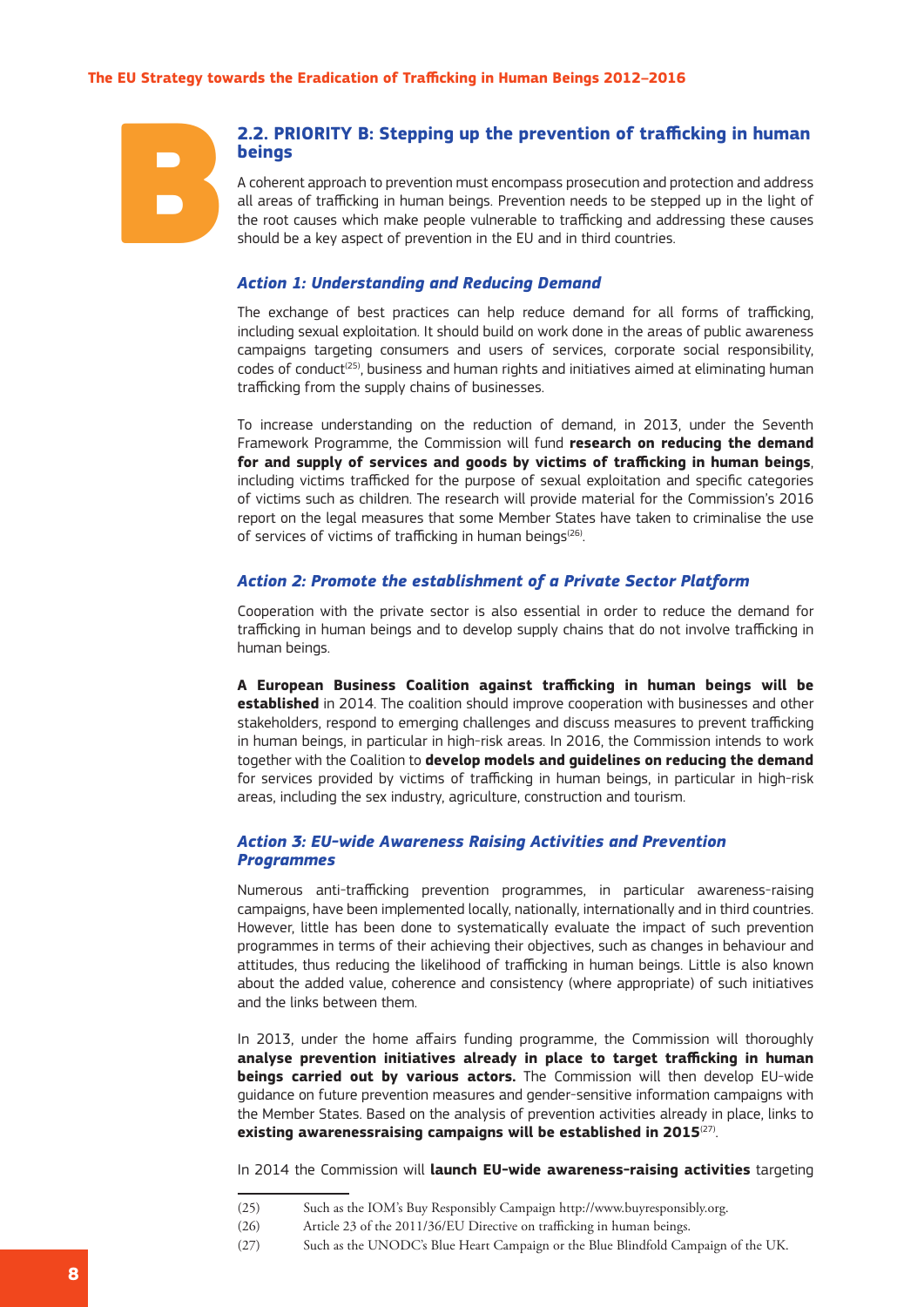specific vulnerable groups, such as women and children at risk, domestic workers, Roma communities, undocumented workers and situations such as major sporting events, using the home affairs funding programme. The internet and social networks will be used as a means of effectively raising awareness in a targeted manner.

#### **2.3. PRIORITY C: Increased prosecution of traffickers**

Trafficking in human beings extends beyond individual Member States. Most traffickers work within well-established networks which allow them to move victims across borders or from one place to another within a country. In fact, internal trafficking, in which many of the victims are EU citizens who are trafficked within their own or another Member State, is on the rise. Although the investigation and prosecution of human trafficking cases have received more attention recently, the total number of cases prosecuted in the EU remains low. In fact, the comparable data showed a decrease in the number of convictions on trafficking in human beings, from 1534 in 2008 to 1445 in 2009 and 1144 in 2010.



#### *Action 1: Establishment of National Multidisciplinary Law Enforcement Units*

In the EU Policy Cycle to fight serious and organised crime, Member States have recognised in the strategic goals and operational actions the importance of being innovative, multidisciplinary and proactive to better investigate and prosecute cases of trafficking in human beings.

To better investigate and prosecute traffickers and further increase cross-border cooperation and centralise knowledge on trafficking in human beings, Member States should **establish national multidisciplinary law-enforcement units on human trafficking.** The units should function as contact points for EU agencies, in particular Europol<sup>(28)</sup> and forward the information collected to the Europol National Units for further transmission to Europol. The units should focus on all forms of human trafficking and improve the detection of human trafficking and the collection and analysis of information on the subject. Procedures need to be in place to regulate the exchange of information between local and regional law enforcement units and national units. The units should also address changing patterns, such as the recruitment of victims of trafficking in human beings and advertising of their services on the internet.

#### *Action 2: Ensuring Proactive Financial Investigation*

In line with the Organisation for Economic Co-operation and Development Financial Action Task Force Recommendations(29), **Member States should proactively conduct financial investigations of trafficking cases** in 2013, provide information for Europol's analytical work file and further cooperate with EU agencies, such as Eurojust and the European Police College (CEPOL).

**Europol will do an analysis based on information received from Member States on the financial investigation of human trafficking cases** by 2015. This analysis should lead to the identification of best practice and models for financial police investigations. Financial investigation has been recognised as a tool for gathering evidence. When collecting evidence with a view to prosecuting human traffickers, many investigations still depend largely on victims' statements. Evidence gathered from money trails might provide the necessary additional proof, particularly in high-risk sectors $(30)$ , thus relieving victims of

<sup>(28)</sup> The units should function as a contact point for law enforcement bodies in other countries in and outside the EU and experts from the unit should participate in meetings such as the meeting of the Analytical Work Files group on human trafficking, meetings related to the EU policy cycle and meetings of the contact points mentioned in Europol's contact manual for human trafficking.

<sup>(29)</sup> International standards on combating money laundering and the financing of terrorism & proliferation, the FATF recommendations, OECD Financial Action Task Force, February 2012.

<sup>(30)</sup> Europol, 'EU Organised Crime Threat Assessment 2011'. These sectors are agriculture, construction, the textile industry, healthcare, domestic service and the sex industry, page 19.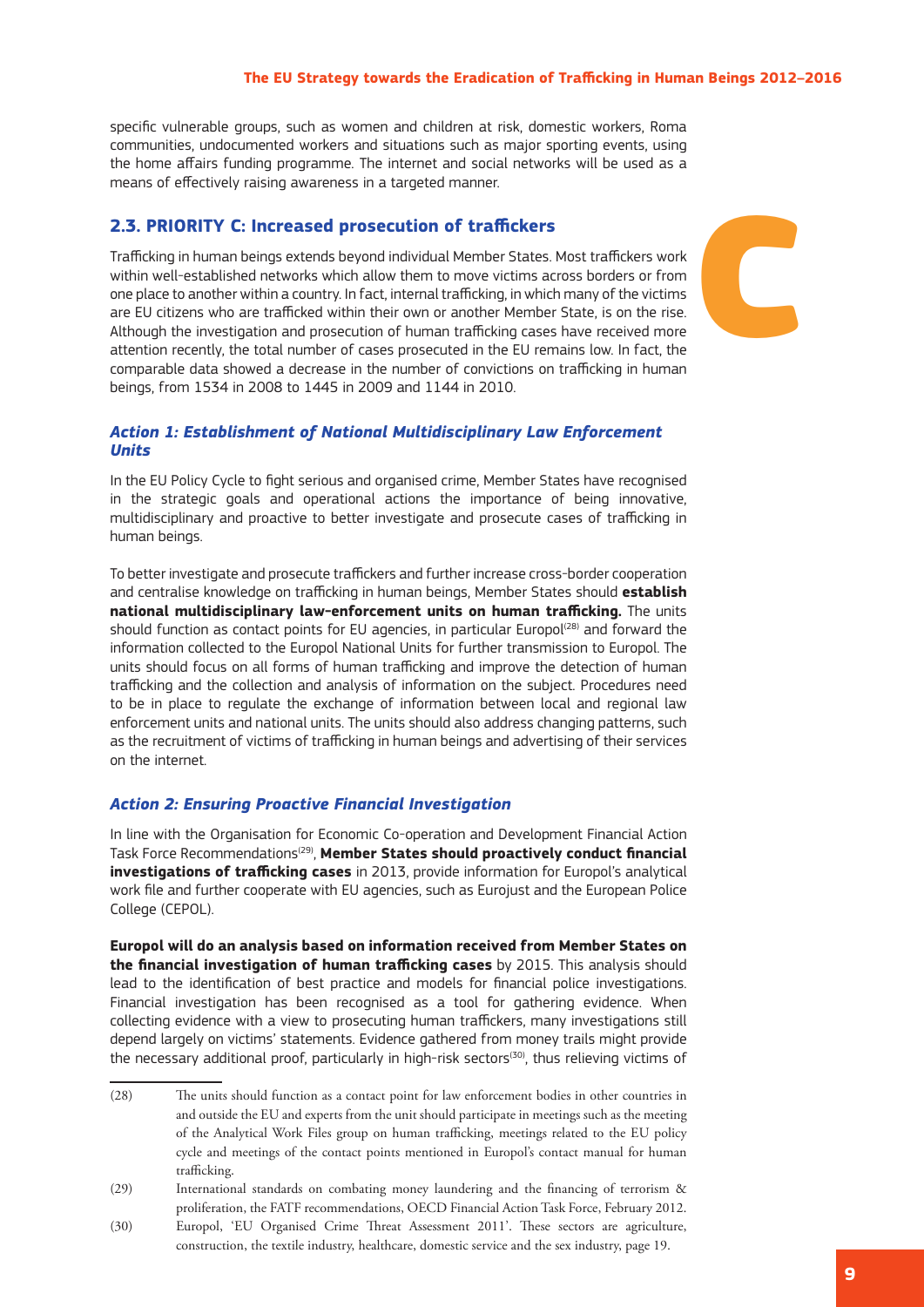the burden of testifying in court. Financial investigations may also be useful to feed into risk assessment, increase knowledge of the modus operandi of those who commit crimes related to human trafficking and refine detection tools.

#### *Action 3: Increasing cross-border Police and Judicial Cooperation*

The Commission recognises the importance of increasing the level of judicial cooperation in the area of trafficking in human beings. It therefore encourages national authorities and EU agencies to **create where relevant joint investigation teams and involve Europol and Eurojust in all cross-border trafficking cases. Member States should make full use of EU agencies** and to share information with a view to increasing the number and quality of crossborder investigations at the level of law enforcement and at judicial level. In accordance with their mandates, EU agencies should actively share information among themselves and with Member States. Member States should also cooperate with Eurojust in implementing the future Eurojust Action Plan against trafficking in human beings.

#### *Action 4: Increasing Cooperation beyond Borders*

The EU will fund in 2012 a pilot project to **strengthen regional cooperation on trafficking in human beings along routes from the East to the EU** using the Instrument for Stability. Further initiatives against organised crime and human trafficking will also contribute to coherence between the internal and external aspects of EU security policies. They will also increase knowledge of the links between criminal networks involved in trafficking in human beings and other crime areas. Their aim should be to improve systems of data collection, analysis and exchange at national and transnational level, to promote and assist in information sharing and regional coordination on trafficking in human beings and enhance national and transnational law enforcement cooperation and the capacity of prosecutors and consular and NGO staff.

#### **2.4. PRIORITY D: Enhanced coordination and cooperation among key actors and policy coherence**

There is a need for improved coordination and cooperation among key actors working in the field of trafficking in human beings, based on a multi-sectoral, multi-disciplinary approach. Coherence is also essential to ensure that related policies incorporate anti-trafficking policy. Cooperation amongst different actors can best be organised through formalised mechanisms and procedures that create a clear commitment and clarify the roles and tasks of those involved. The EU Justice and Home Affairs Agencies signed a joint statement on the 5th EU Anti-Trafficking Day on 18 October 2011. This agreement includes better prevention of trafficking, more efficient investigation and prosecution of perpetrators, and more effective protection of victims that complies with fundamental rights and takes the gender of victims into account<sup>(31)</sup>. The Commission will **coordinate and monitor the implementation of this agreement.**

#### *Action 1: Strengthening the EU Network of National Rapporteurs or Equivalent Mechanisms*

The Informal EU Network of National Rapporteurs or Equivalent Mechanisms was established in 2009 and meets every six months. Under Article 19 of the Directive on preventing and combating trafficking in human beings, all Member States need to establish national rapporteurs or equivalent mechanisms whose tasks include carrying out assessments of trends, measuring the impact of anti-trafficking efforts, and gathering data. In 2013, the Commission will **strengthen the EU-wide coordination mechanism to support the work national rapporteurs' do** to monitor the implementation of Member States' EU and international obligations; to collect data, analyse and research human trafficking trends at national level, and assess progress on preventing and combating human trafficking as well as on protecting victims, while ensuring the participation of civil society.

D

<sup>(31)</sup> The agencies in question are CEPOL, EASO, EIGE, Europol, Eurojust, FRA and Frontex, http://ec.europa.eu/anti-trafficking/entity.action?id=55a48066-dcf5-4e71-b191-cedcf0caa97a.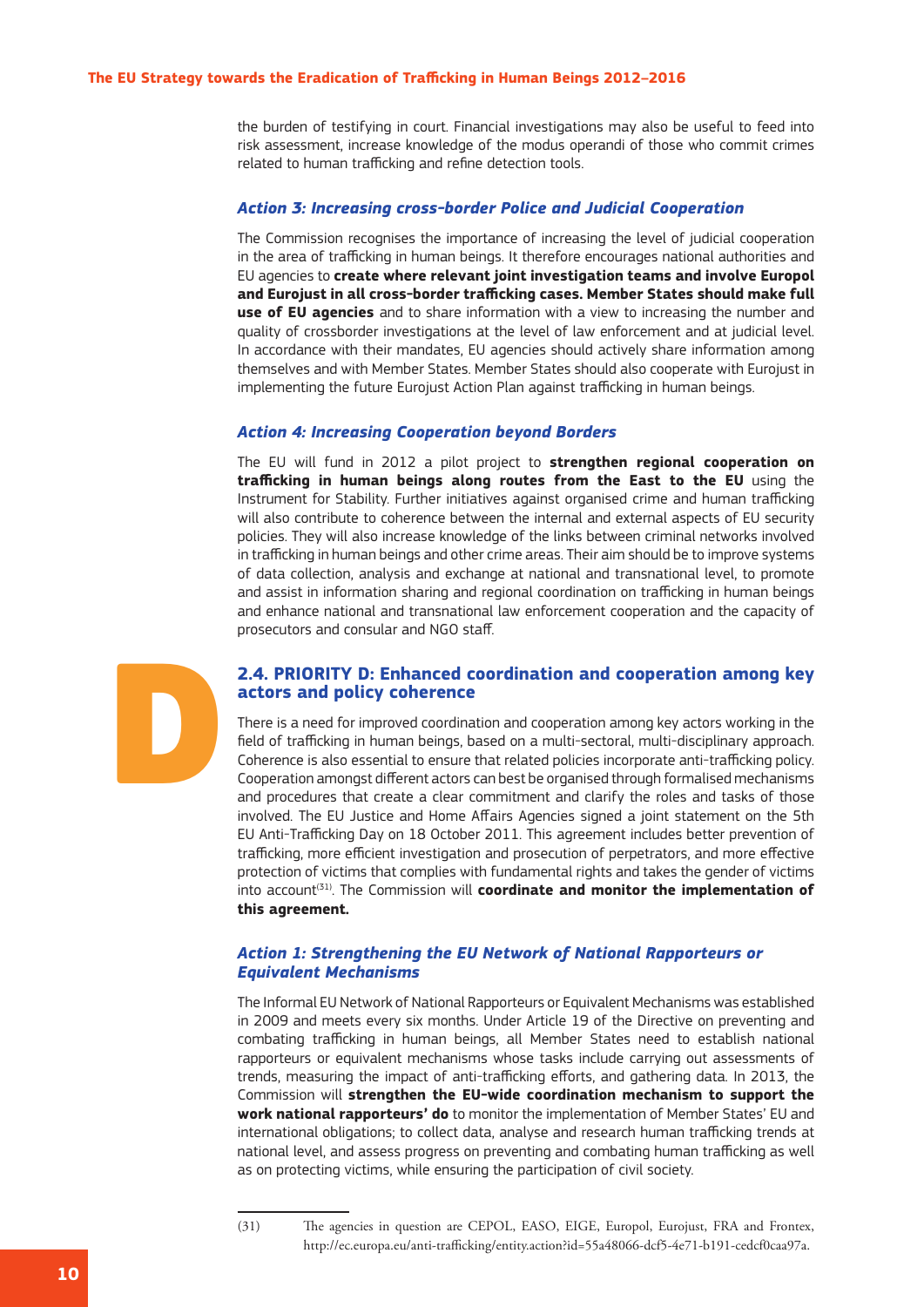#### *Action 2: Coordinating EU External Policy Activities*

The Action Oriented Paper on strengthening the EU external dimension against trafficking in human beings and the Global Approach to Migration and Mobility both provide for better coordination of the EU's external policy activities and provide a coherent approach based on EU agreements, strategic partnerships and political dialogues. A list of priority third countries and regions for future partnerships should be developed. **Cooperation mechanisms in EU delegations on trafficking in human beings could be considered in priority third countries and regions in 2013** in order to strengthen cooperation, create partnerships and improve coordination and coherence.

The Commission will also work towards **strengthening and formalising partnerships with international organisations**<sup>(32)</sup> active in the field of trafficking in human beings to improve the exchange of information and ensure cooperation, particularly in the areas of policy planning, prioritisation, data collection, research and monitoring and evaluation.

As a severe violation of human rights mentioned in the Charter of Fundamental Rights, trafficking in human beings will continue to be covered **under the Human Rights Clauses in the EU's agreements with third countries, including the Free Trade Agreements,** providing the basis for cooperation on and promotion of human rights<sup>(33)</sup>.

The Commission **will continue to fund projects** through the development cooperation and other external relations funding programmes in all relevant aspects of trafficking in human beings in **third countries and in regions,** including South-South trafficking, and covering prevention, protection and prosecution.

#### *Action 3: Promoting the establishment of a Civil Society Platform*

**An EU Platform of civil society organisations and service providers working** on victim protection and assistance in Member States and selected third countries **will be established** in 2013. The Commission will ensure that the funds in the home affairs funding programmes are available to do this.

#### *Action 4: Reviewing Projects funded by the EU*

Over the years, the European Commission has funded numerous anti-trafficking projects<sup>(34)</sup>. These projects have targeted different stakeholders and approached the issue from various angles. The Commission will ensure that information on all projects on internal and external aspects of trafficking in human beings that are funded by the EU is provided on its antitrafficking website. As a next step, reflecting the need for greater coherence in policies across sectors that affect anti-trafficking work and initiatives, in 2014 the Commission will **conduct a comprehensive review of these projects** to map the geographical areas, fields, different actors and types of projects, as well as their outcomes and recommendations. **This review will strengthen future projects and provide a solid basis for coherent, cost effective, and strategic EU policy and funding initiatives.**

#### *Action 5: Strengthen the fundamental rights in anti-trafficking policy and related actions*

Mainstreaming fundamental rights in anti-trafficking policy and legislation is necessary to ensure that anti-trafficking work is coherent. The Commission's Strategy for the effective

<sup>(32)</sup> The Commission has formalised partnerships in different forms and cooperates with the UN, the Council of Europe, the International Organization for Migration, the Organization for Security and Cooperation in Europe, the World Health Organization and the International Labour Organization. Continued cooperation with these organisations will be especially important in combating trafficking in human beings for the purpose of the removal of organs.

<sup>(33)</sup> Joint Communication: *Human Rights and Democracy at the Heart of EU External Action — Towards a more Effective Approach,* COM(2011) 886 final.

<sup>(34)</sup> Information on most projects is available on the Commission's anti-trafficking website.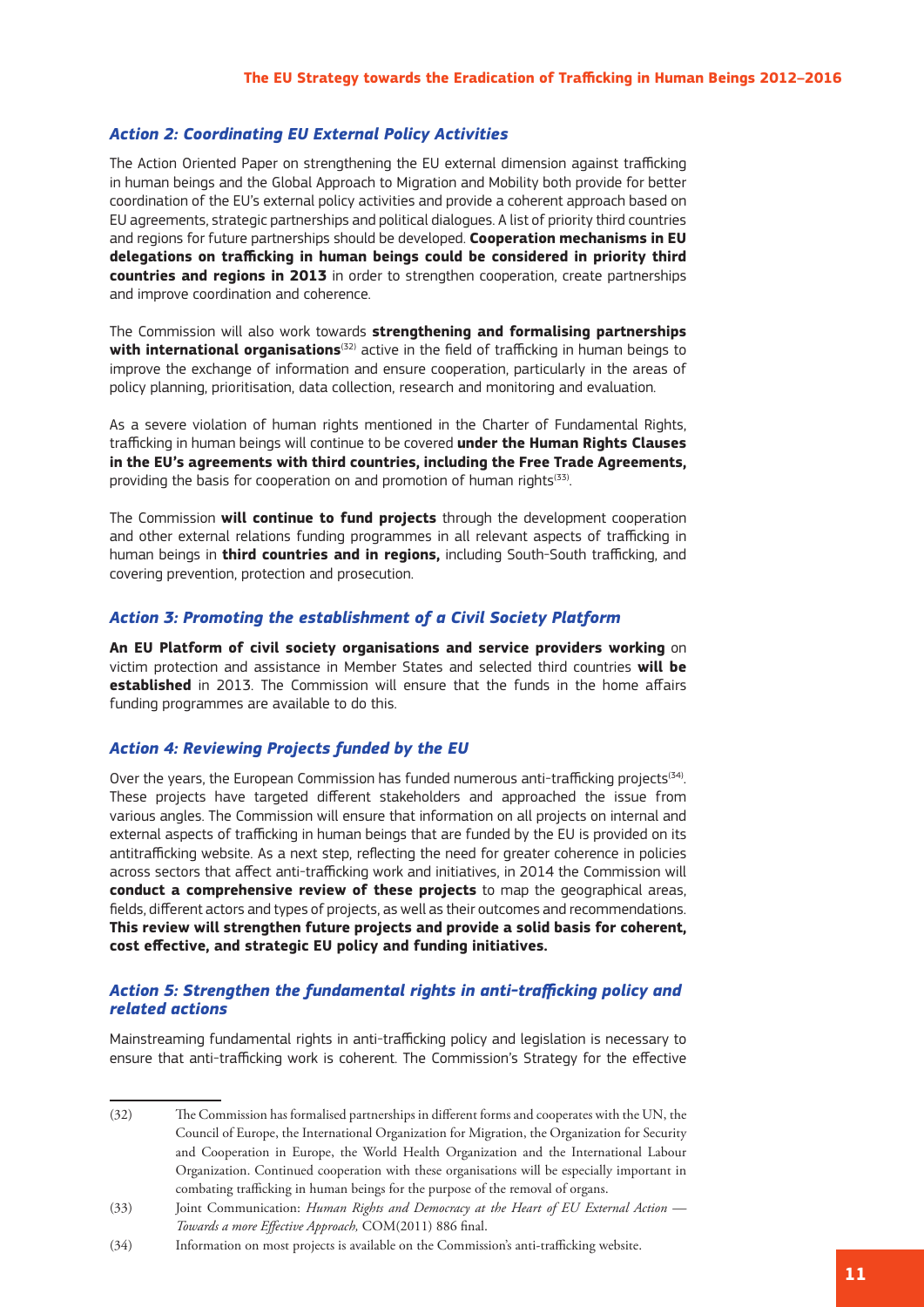implementation of the Charter of Fundamental Rights<sup>(35)</sup> requires the Commission to ensure from an early stage, by means of a "fundamental rights check", that its legislative and other acts are always in full compliance with the fundamental rights guaranteed by the Charter<sup>(36)</sup>.

Important work has also been done by various organisations and bodies, namely the European Union Agency for Fundamental Rights, the Office of the United Nations High Commissioner for Human Rights and the Council of Europe. Moreover, a tool for civil society organisations to assess policy and legislation on trafficking in human beings<sup>(37)</sup> and a tool to give guidance on fundamental rights in Commission impact assessments have been developed.

To strengthen existing instruments, and building upon its past and on-going work on trafficking, in 2014 the European Union Agency for Fundamental Rights, will start **to develop a tool, such as a handbook or a guide, to assist Member States in addressing fundamental rights** issues specifically related to anti-trafficking policy and related actions, which will take into account relevant structures, processes, and outcomes and will focus on the rights of victims, incorporating a gender perspective and the best interests of the child. As a next step, the Commission will, through the future justice funding programmes **assist Member States in implementing this tool.**

#### *Action 6: Coordinating Training Needs in a Multidisciplinary Context*

One of the key points in the Directive on trafficking in human beings and something that is clear from the majority of the responses to the consultations on this Strategy is the need to **provide training for those who work in the field.** Training mechanisms and targeted, specialised programmes on trafficking in human beings must become more uniform and consistent<sup>(38)</sup>. People who regularly have to deal with human trafficking issues need to be trained. **The Commission will strengthen training focusing on the judiciary and crossborder law enforcement** through the Communications on Building trust in EU-wide justice and on the European Training Scheme, planned for the end of 2012. The **main focus** of the Commission will be to **bring together various actors** in order to increase policy coherence, and as appropriate, target specific areas and actors.

Possibilities of developing training frameworks for transition and developing countries will be explored, including through the European Training Foundation. The European Police College, Frontex, and the European Asylum Support Office will work further on training needs of their respective stakeholders<sup>(39)</sup>. The Commission will consider cooperation with the EU Delegations to provide them and, through them, third countries, with training in addressing trafficking in human beings.

<sup>(35)</sup> Strategy for the effective implementation of the Charter of Fundamental Rights by the European Union COM(2010) 573 final, 19 October 2010, available at: http://eurlex.europa. eu/LexUriServ/LexUriServ.do?uri=COM:2010:0573:FIN:EN:PDF.

<sup>(36)</sup> Commission Staff Working Paper - Operational Guidance on taking account of Fundamental Rights in Commission Impact Assessments, SEC(2011) 567 final, 6.5.2011.

<sup>(37)</sup> The RighT Guide, http://ec.europa.eu/anti-trafficking/entity?id=7dbb0353-cb8a-4bcc-a3fa-34dfbe01bbca.

<sup>(38)</sup> Communication *Building trust in EU-wide justice: a new dimension to European judicial training,*  COM(2011) 551 final.

<sup>(39)</sup> CEPOL provides training on trafficking in human beings as well as a Common Curriculum and an elearning module for police officers. Frontex has developed a specific training manual on human trafficking for border guards. Tools and information on detecting and referring human trafficking victims will be part of the European Asylum Support Office (EASO) tool box, for instance in training modules and manuals.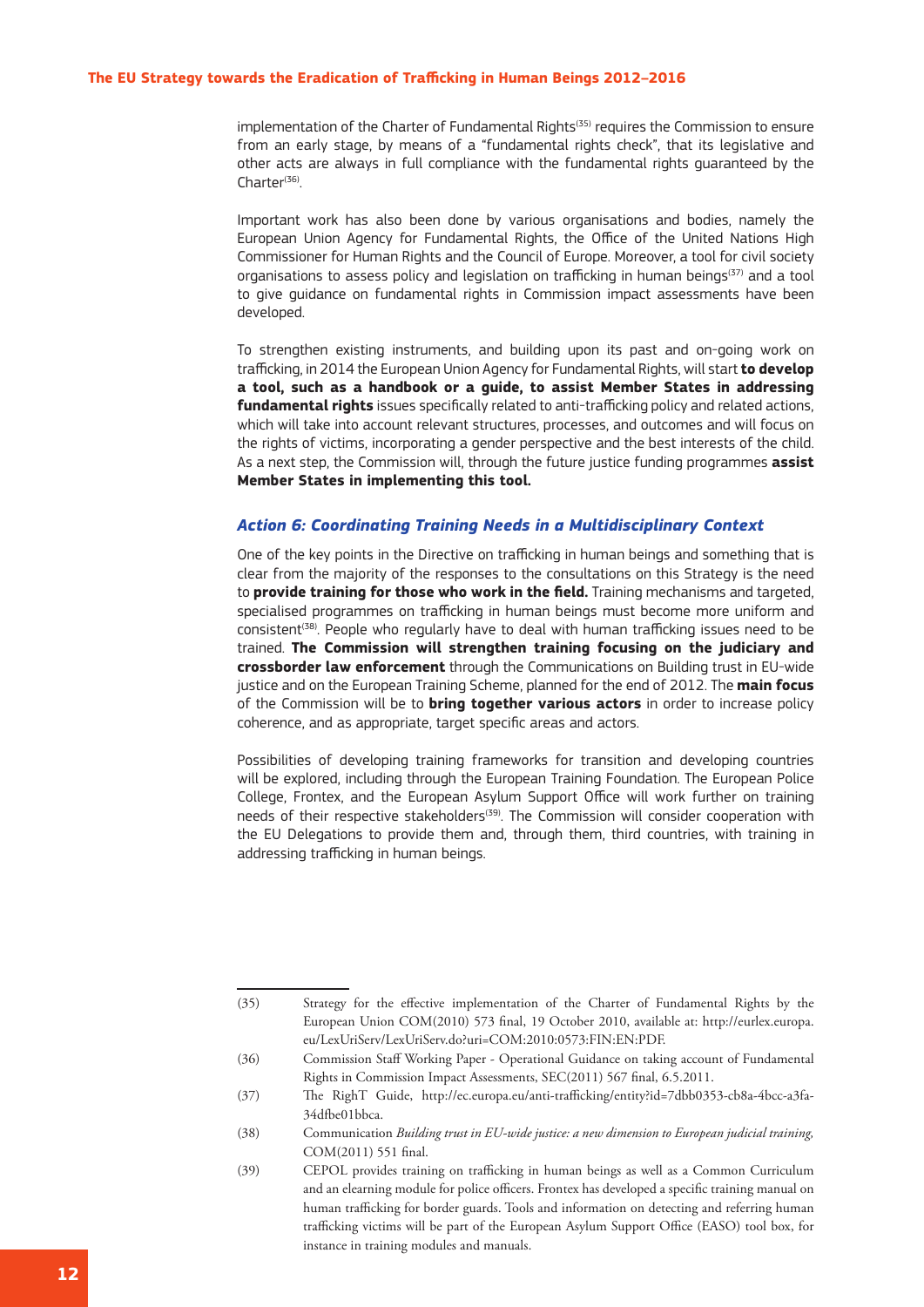#### **2.5. PRIORITY E: Increased knowledge of and effective response to emerging concerns related to all forms of trafficking in human beings**

The trends, patterns and working methods of traffickers are changing in all the different forms of trafficking in human beings, adapting to changing patterns of demand and supply. Forms of exploitation are often merged and intertwined, making it hard to detect the exact form of exploitation victims are subjected to. This makes it even harder to identify victims. It is necessary to be able to understand such trends quickly and ensure an effective response.



#### *Action 1: Developing an EU-wide System for Data Collection*

The Commission, together with the Member States, will **develop an EU-wide system for the collection and publication of data broken down according to age and gender.** Understanding the flows and trends of internal trafficking will be an important part of this work. Based on the results of the analysis of the first data collection initiative of 2012, the Commission will work with national rapporteurs to **ensure comparable, reliable data are collected in the follow-up initiative covering the years 2011 and 2012**. Results are expected in 2014.

In its Communication on measuring crime in the EU, the Commission emphasised the need to collect reliable, comparable data for evidence-based policy on trafficking in human beings. The Communication includes an Action Plan for  $2011$ - $2015<sup>(40)</sup>$  to collect data on a small number of indicators.

#### *Action 2: Developing knowledge relating to the Gender Dimension of Trafficking and Vulnerable Groups*

In 2013, the Commission will **develop knowledge on the gender dimensions of human trafficking**, including the gender specificities of the way men and women are recruited and exploited, the gender consequences of the various forms of trafficking and potential differences in the vulnerability of men and women to victimisation and its impact on them.

Vulnerability to trafficking and to different forms of exploitation is shaped by gender. While women and girls tend to be trafficked for exploitation in the sex industry, in domestic work or the care sector, men and boys tend to be victims of forced labour, in particular in agriculture, construction, mining, forestry sectors and on fishing fleets. In addition, the short and long term consequences on trafficked women and men might differ, depending on the form of trafficking and gender.

Vulnerable groups are at greater risk of human trafficking. Such groups include children, especially early school leavers, children left behind<sup>(41)</sup>, unaccompanied children, and children with disabilities, as well as people in the Roma community $(42)$ . Ensuring a gender perspective, in 2014 the Commission **will** also ensure that funding is available under the research funding programme to **increase understanding of such high-risk groups** and it will target actions in a more coherent manner in the future and collaborate with the Member States.

#### *Action 3: Understanding Online Recruitment*

In 2014 the Commission will, under the safer internet funding programme, support projects that aim to **increase knowledge of recruitment over the internet and via social networks — including recruitment done with the help of intermediaries.** The

<sup>(40)</sup> Communication *Measuring Crime in the EU: Statistics Action Plan 2011 – 2015,* COM(2011) 713 final.

<sup>(41)</sup> This refers to children whose parents work in a different Member State and leave their children behind in their country of origin.

<sup>(42)</sup> Taking into account research on the topic such as the Study on the Typology of and Policy Responses to Child Begging in the EU, JLS/2009/ISEC/PR/008-F2.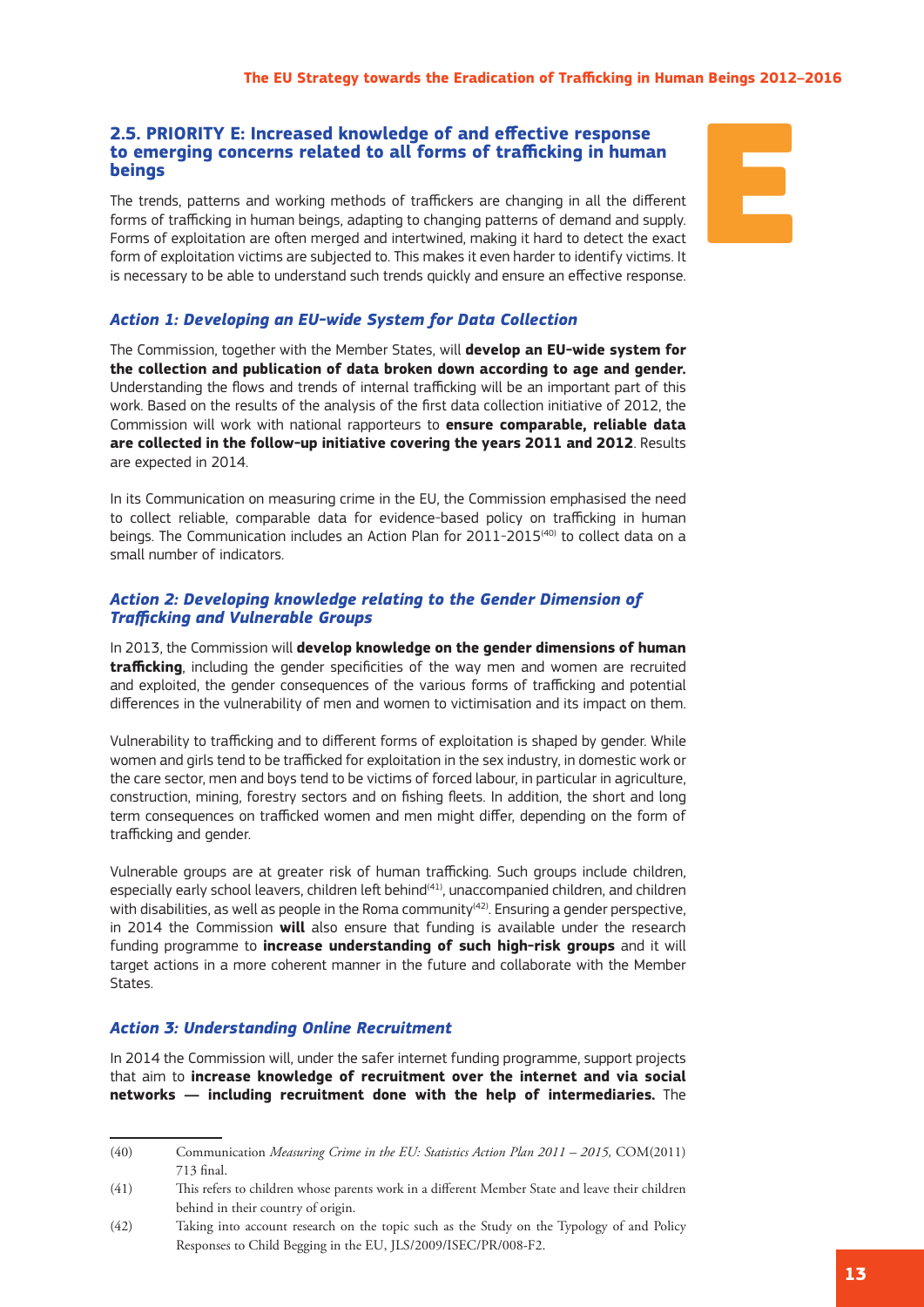internet reaches a broad audience, offering numerous possibilities to recruit victims<sup>(43)</sup>. It offers employment opportunities (most often promoting attractive jobs abroad, for models, dancers, cabaret performers, etc.) which are accessible via simple search engines or popups, chat rooms and spam mail. Social networking tools are becoming increasingly popular as recruitment tools.

#### *Action 4: Targeting Trafficking for Labour Exploitation*

To increase the number of cases of trafficking for labour exploitation that are investigated and prosecuted and to improve the quality of the investigation and prosecution of such cases, in 2013, under the home affairs funding programme, the Commission will fund a **study of case law in all Member States.** Many reports flag the different approaches in Member States to addressing trafficking for labour exploitation. Criminal law provisions and their implementation seem to differ among Member States. This may hamper crossborder cooperation. Better insight into case law in Member States might throw light on the differences in approach.

Labour (market) legislation and laws regulating migrants working in the EU, when implemented correctly, will also help to prevent the different forms of human trafficking. There needs to be a greater focus on the administrative aspects of trafficking in human beings such as on contractors and subcontractors and job recruitment agencies, in particular in highrisk sectors for trafficking in human beings. The EU's decent work agenda<sup>(44)</sup> and better social protection in countries of origin must also be promoted.

In 2015, the Commission will work with the European Foundation for the Improvement of Living and Working Conditions (Eurofound) to **develop a best practice guide for public authorities** on the monitoring and enforcement of temporary work agencies and intermediary agencies such as job recruitment agencies to prevent trafficking in human beings. The guide should include licensing systems and work related to the liability of such agencies.

The Commission will also **strengthen cooperation with labour, social, health and safety inspectors, as well as fisheries inspectors,** in relation to the identification and referral of victims of human trafficking and in raising awareness and training by including it on the agenda of EU networks in 2013.

<sup>(43)</sup> See the Council of Europe's study on the Misuse of the Internet for the recruitment of victims of trafficking in human beings, 2007.

<sup>(44)</sup> Communication *Promoting decent work for all: the EU contribution to the implementation of the decent work agenda in the world,* COM(2006) 249 final.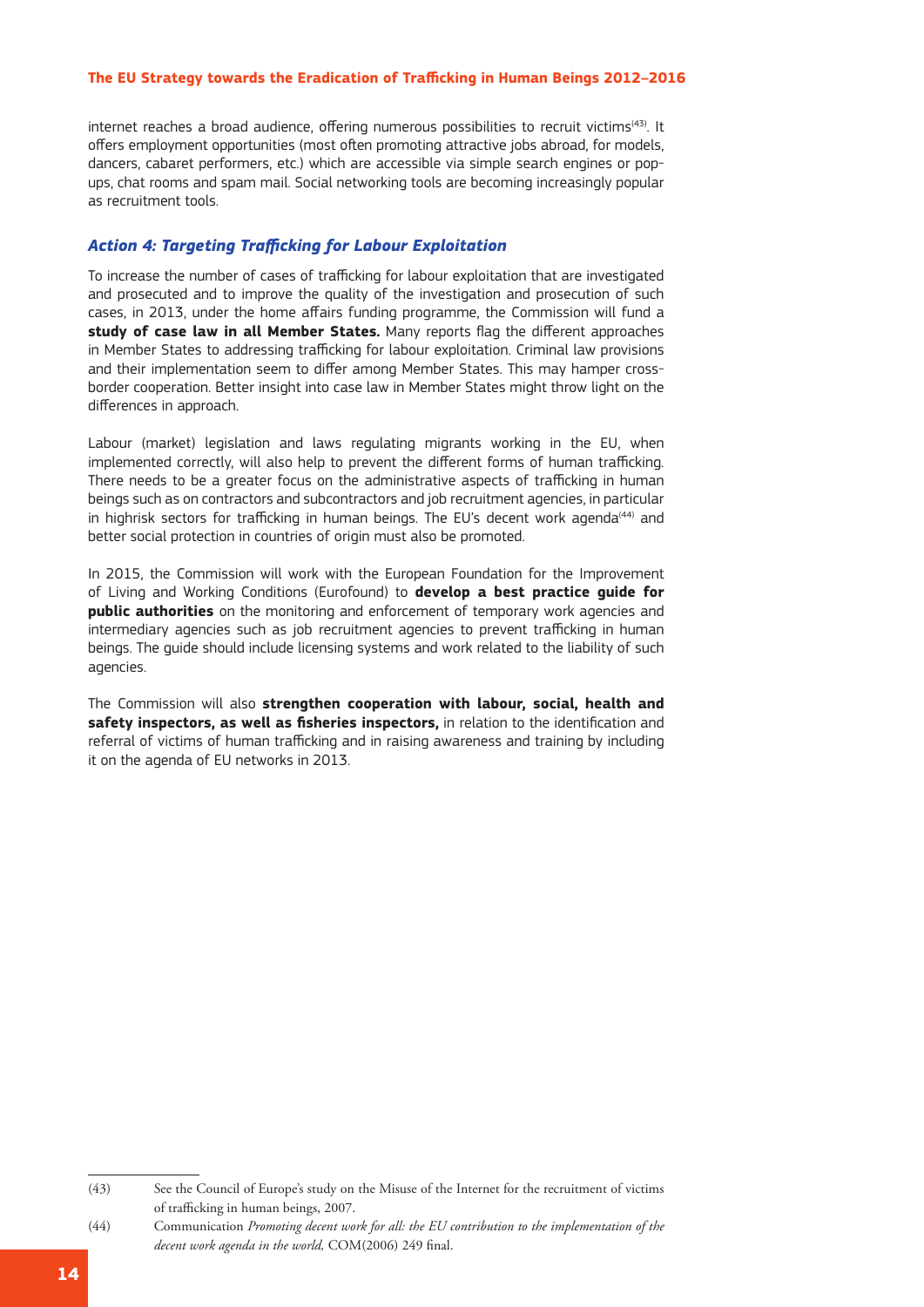## **3. EVALUATION AND MONITORING**

Taking into account the multitude of reporting mechanisms in the field of trafficking in human beings across the EU<sup>(45)</sup>, and how this Communication relates to the Directive on human trafficking, the Commission intends to establish effective monitoring and evaluation procedures that do not create repetitive reporting mechanisms. The Member States are encouraged to do their own evaluation and monitoring of national strategies and activities aimed at addressing human trafficking.

In accordance with the Directive on human trafficking, by April 2015 the Commission will assess the extent to which the Member States have taken the necessary measures to comply with that Directive in a report to the European Parliament and the Council.

Then, in accordance with the Directive, the Commission will **report every two years** to the Council and the European Parliament on the progress made in the fight against trafficking in human beings, facilitated by the Member States. The first report, to be issued in **2014, will include a first evaluation of this Communication.**

Finally, in 2016 a report will **assess the impact of national laws establishing as a criminal offence the use of services which are the objects of exploitation of trafficking in human beings.** If necessary, the report will contain adequate proposals.

In the light of the measures described in this Communication, the Informal Network of National Rapporteurs or Equivalent Mechanisms will be essential for both the monitoring and the evaluation of those measures. The reports they issue at Member State level will be taken into consideration. **The Commission strongly advises the National Rapporteurs or Equivalent Mechanisms to consult civil society** when preparing their reports.

Ensuring that this Strategy for the Eradication of Trafficking in Human Beings 2012 – 2016 will have the intended effect will depend to a large extent on the funding and on the involvement of all the actors mentioned in this Communication. EN 17 EN

<sup>(45)</sup> The intention is to exploit as far as possible existing reporting mechanisms in the field of trafficking in human beings, such as reporting under the EU Policy Cycle to fight serious and organised Crime, and the reports of the Group of Experts on Action against Trafficking in Human Beings of the Council of Europe (GRETA).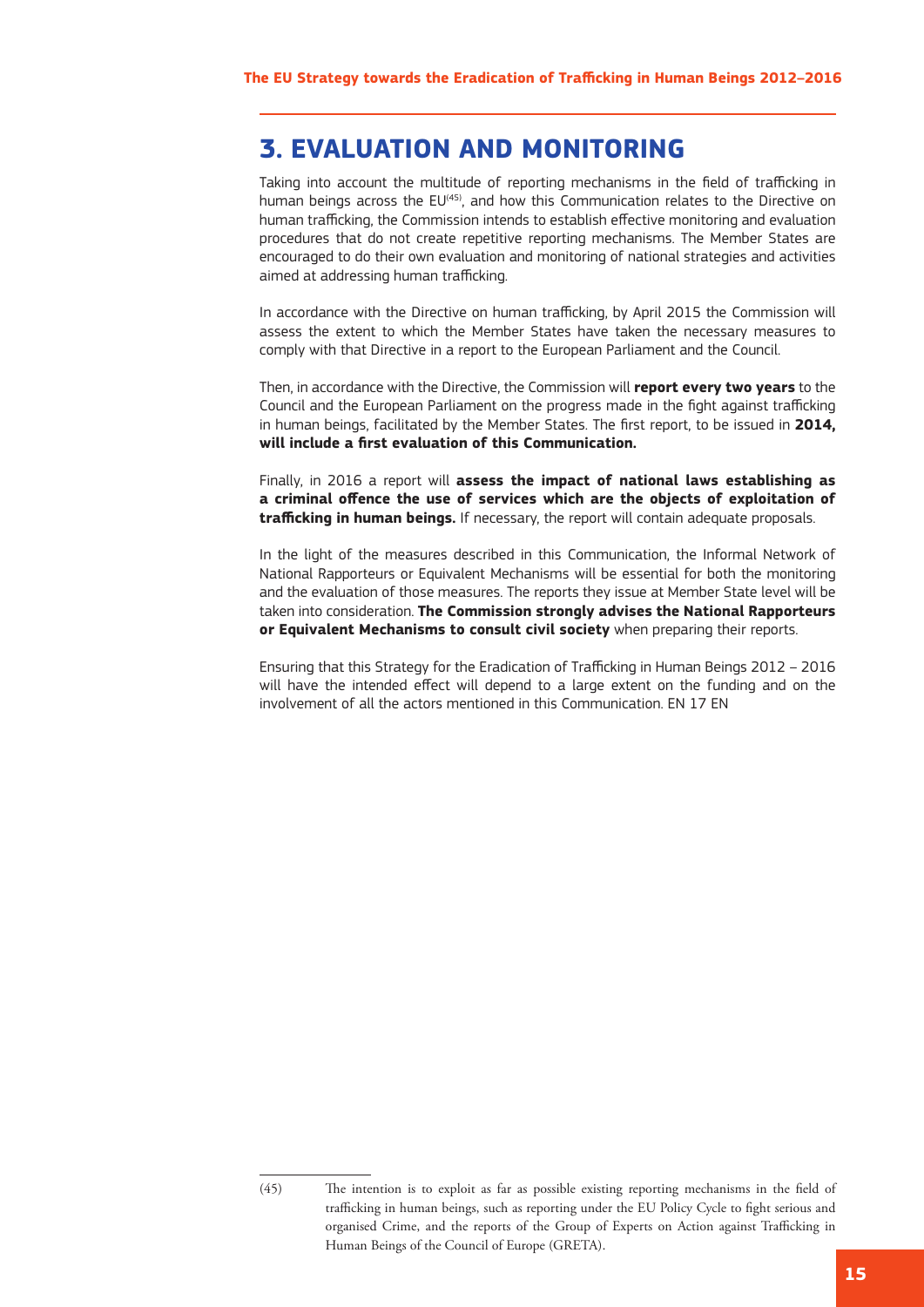| <b>Summary of the actions of</b><br>the EU Strategy towards the Eradication of Trafficking in Human Beings 2012-2016 |                                           |               |  |  |
|----------------------------------------------------------------------------------------------------------------------|-------------------------------------------|---------------|--|--|
| PRIORITIES AND ACTION                                                                                                | <b>RESPONSIBLE</b>                        | <b>TIMING</b> |  |  |
| PRIORITY A: Identifying, protecting and assisting victims of trafficking                                             |                                           |               |  |  |
| Development of national referral mechanisms                                                                          | MS/COM                                    | 2012          |  |  |
| Guidelines on protection of victims                                                                                  | <b>COM</b>                                | 2015          |  |  |
| Model for an EU transnational referral mechanism                                                                     | <b>COM</b>                                | 2015          |  |  |
| Guidelines for better identification of victims of trafficking in human<br>beings                                    | <b>COM</b>                                | 2014          |  |  |
| Guidelines for consular services and border guards for identification<br>of victims of trafficking                   | <b>COM</b>                                | 2012          |  |  |
| Guidelines on child protection systems                                                                               | <b>COM</b>                                | 2014          |  |  |
| Strengthening of child protection systems to ensure safe return and<br>prevent re-trafficking                        | MS.                                       | 2015          |  |  |
| Best practice model on the role of guardians and/or representatives<br>for child victims                             | COM/FRA                                   | 2014          |  |  |
| Information on labour, social, victim and migrant rights under EU law                                                | COM                                       | 2013          |  |  |
| Dissemination of information on labour, social, victim and migrant<br>rights at national level                       | MS/COM                                    | 2014          |  |  |
| PRIORITY B: Stepping up the prevention of trafficking in human beings                                                |                                           |               |  |  |
| Research on reducing the demand for services provided by victims<br>of trafficking                                   | <b>COM</b>                                | 2013          |  |  |
| Establishment of a European Business Coalition against trafficking<br>in human beings                                | <b>COM</b>                                | 2014          |  |  |
| Models and guidelines on the reduction of demand                                                                     | COM/European<br><b>Business Coalition</b> | 2016          |  |  |
| Analysis of existing prevention initiatives carried out by stakeholders                                              | COM                                       | 2013          |  |  |
| EU-wide awareness-raising activities targeting specific vulnerable<br>groups                                         | COM                                       | 2014          |  |  |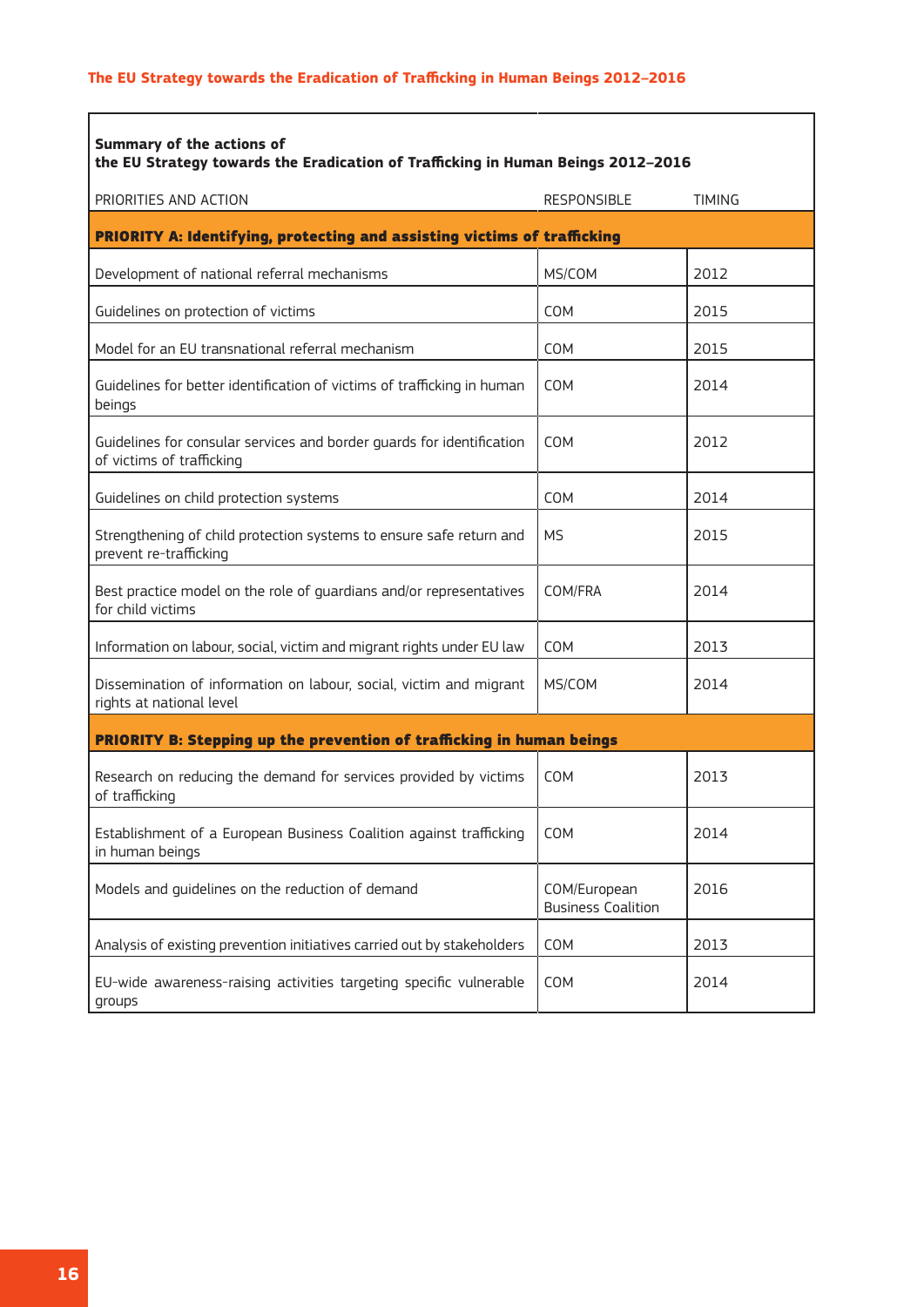| <b>Summary of the actions of</b><br>the EU Strategy towards the Eradication of Trafficking in Human Beings 2012-2016                       |                                         |               |  |  |
|--------------------------------------------------------------------------------------------------------------------------------------------|-----------------------------------------|---------------|--|--|
| PRIORITIES AND ACTION                                                                                                                      | <b>RESPONSIBLE</b>                      | <b>TIMING</b> |  |  |
| <b>PRIORITY C: Increased prosecution of traffickers</b>                                                                                    |                                         |               |  |  |
| Establishment of national, multidisciplinary law-enforcement units<br>on human trafficking                                                 | <b>MS</b>                               | Ongoing       |  |  |
| Proactive financial investigations of trafficking cases and cooperation<br>with EU agencies                                                | <b>MS</b>                               | 2013          |  |  |
| Analysis of information received from MS on financial investigation<br>in human trafficking cases                                          | Europol/MS                              | 2015          |  |  |
| Joint Investigation Teams                                                                                                                  | MS/EU agencies                          | Ongoing       |  |  |
| Full use of EU agencies                                                                                                                    | MS/EU agencies                          | Ongoing       |  |  |
| Implementation of Eurojust Action Plan against trafficking in human<br>beings                                                              | Eurojust/MS                             | 2013          |  |  |
| Regional cooperation on human trafficking along routes from the<br>East to the EU                                                          | <b>COM</b>                              | 2012          |  |  |
| PRIORITY D: Enhanced coordination and cooperation among key actors and policy coherence                                                    |                                         |               |  |  |
| Coordination and monitoring of the implementation of the joint<br>statement signed by EU JHA agencies                                      | <b>COM</b>                              | Ongoing       |  |  |
| Strengthening of the EU-wide coordination mechanism to support<br>the Informal Network of National Rapporteurs or Equivalent<br>Mechanisms | COM/MS                                  | 2013          |  |  |
| Possible establishment of cooperation mechanisms in EU delegations<br>in priority third countries and regions                              | COM/EEAS/MS                             | 2013          |  |  |
| Strengthening and formalisation partnerships with international<br>organisations                                                           | COM/International<br>Organisations/EEAS | Ongoing       |  |  |
| Inclusion of human trafficking in the Human Rights Clauses                                                                                 | COM/EEAS                                | Ongoing       |  |  |
| Funding of projects on trafficking in human beings in third countries<br>and regions                                                       | COM/EEAS                                | Ongoing       |  |  |
| EU platform of civil society organisations and service providers                                                                           | COM                                     | 2013          |  |  |
| Review of EU-funded projects on trafficking in human beings                                                                                | COM                                     | 2014          |  |  |
| Tool assessing fundamental rights in anti-trafficking policy and<br>related actions                                                        | COM/FRA                                 | 2014          |  |  |
| Assistance to Member States in implementing the assessment tool                                                                            | COM/MS                                  | Ongoing       |  |  |
| Strengthening of training targeting judiciary and cross-border law<br>enforcement officials                                                | COM/EU agencies/<br><b>MS</b>           | 2012          |  |  |
| Increased policy coherence through training programmes                                                                                     | COM/MS                                  | Ongoing       |  |  |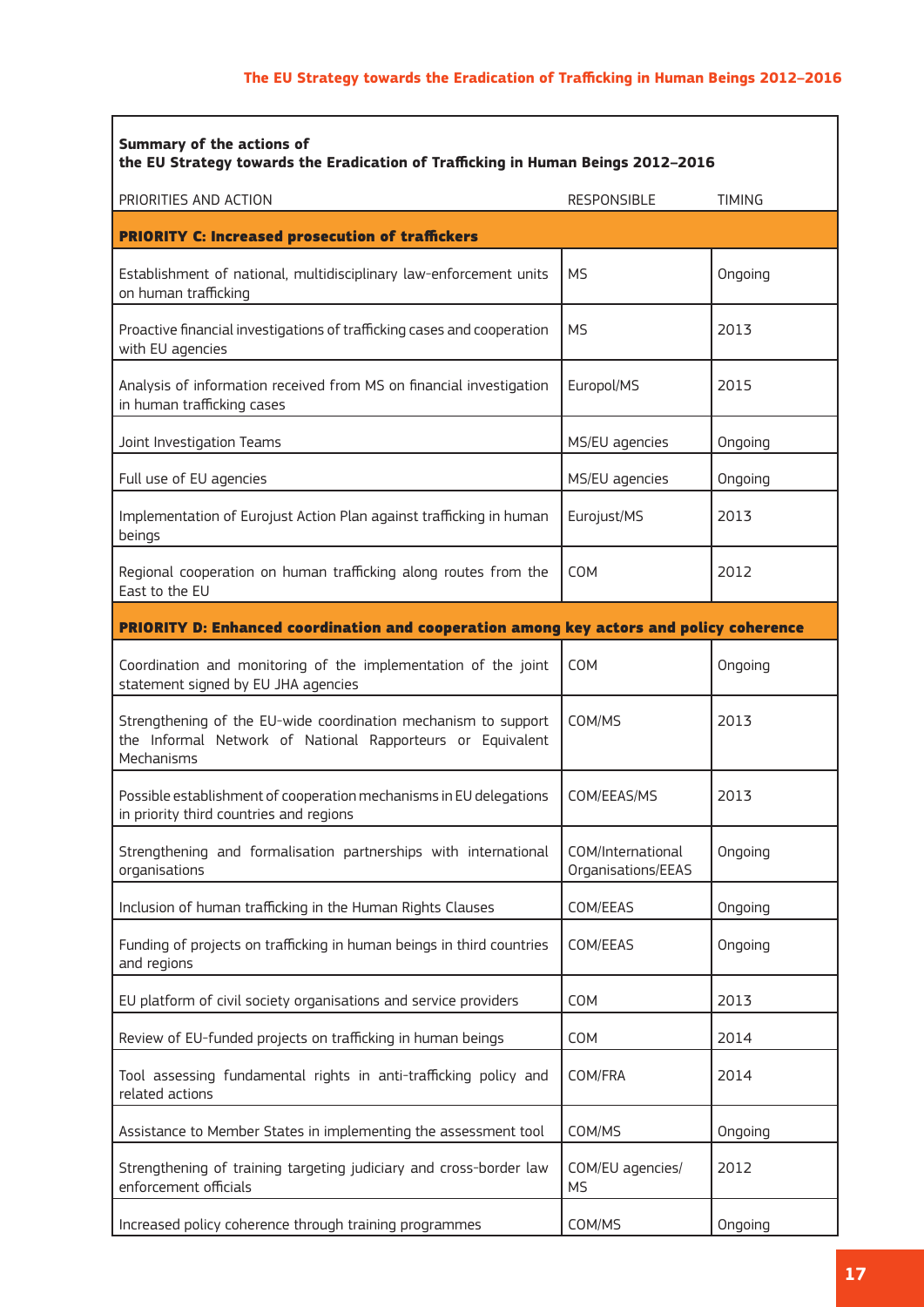| <b>Summary of the actions of</b><br>the EU Strategy towards the Eradication of Trafficking in Human Beings 2012-2016 |                                |               |  |  |
|----------------------------------------------------------------------------------------------------------------------|--------------------------------|---------------|--|--|
| PRIORITIES AND ACTION                                                                                                | RESPONSIBLE                    | <b>TIMING</b> |  |  |
| PRIORITY E: Increased knowledge of and effective response to changing trends in trafficking in<br>human beings       |                                |               |  |  |
| EU-wide system for the collection and publication of gender- and<br>age-disaggregated data                           | COM/MS                         | 2012          |  |  |
| Comparable and reliable data in follow-up initiative 2011 and 2012                                                   | COM/MS/National<br>Rapporteurs | 2014          |  |  |
| Research on the gender dimensions of human trafficking                                                               | <b>COM</b>                     | 2013          |  |  |
| Research on high-risk groups for human trafficking                                                                   | <b>COM</b>                     | 2014          |  |  |
| Research on recruitment over the internet and through social<br>networks                                             | COM/MS                         | 2014          |  |  |
| Case-law study on trafficking or labour exploitation                                                                 | COM/MS                         | 2013          |  |  |
| Best practices quide for public authorities on monitoring of temporary<br>work agencies and intermediary agencies    | EUROFOUND/COM                  | 2015          |  |  |
| Cooperation with labour, social and health, safety and fisheries<br>inspectors                                       | <b>COM</b>                     | 2013          |  |  |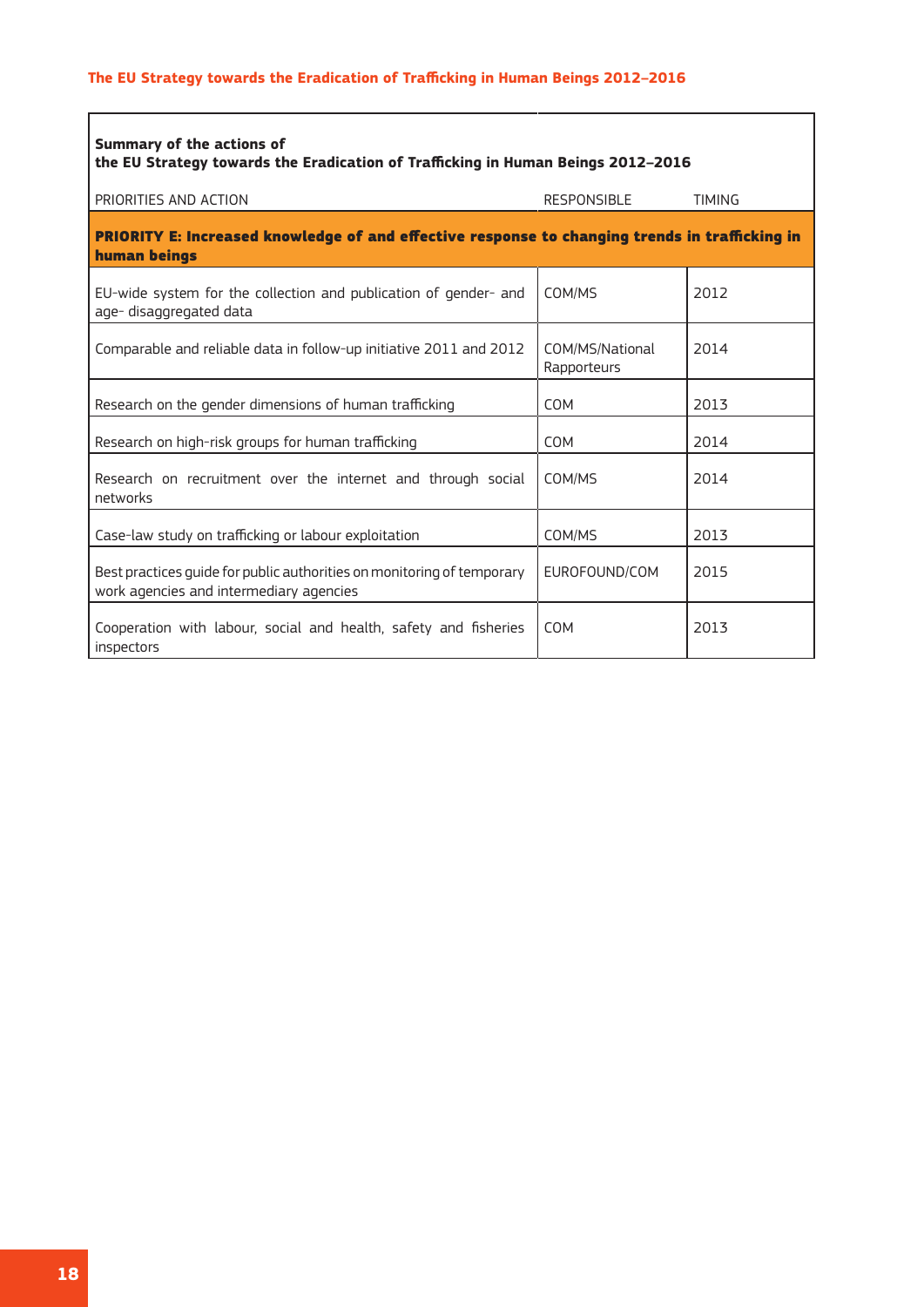

http://ec.europa.eu/anti-trafficking/